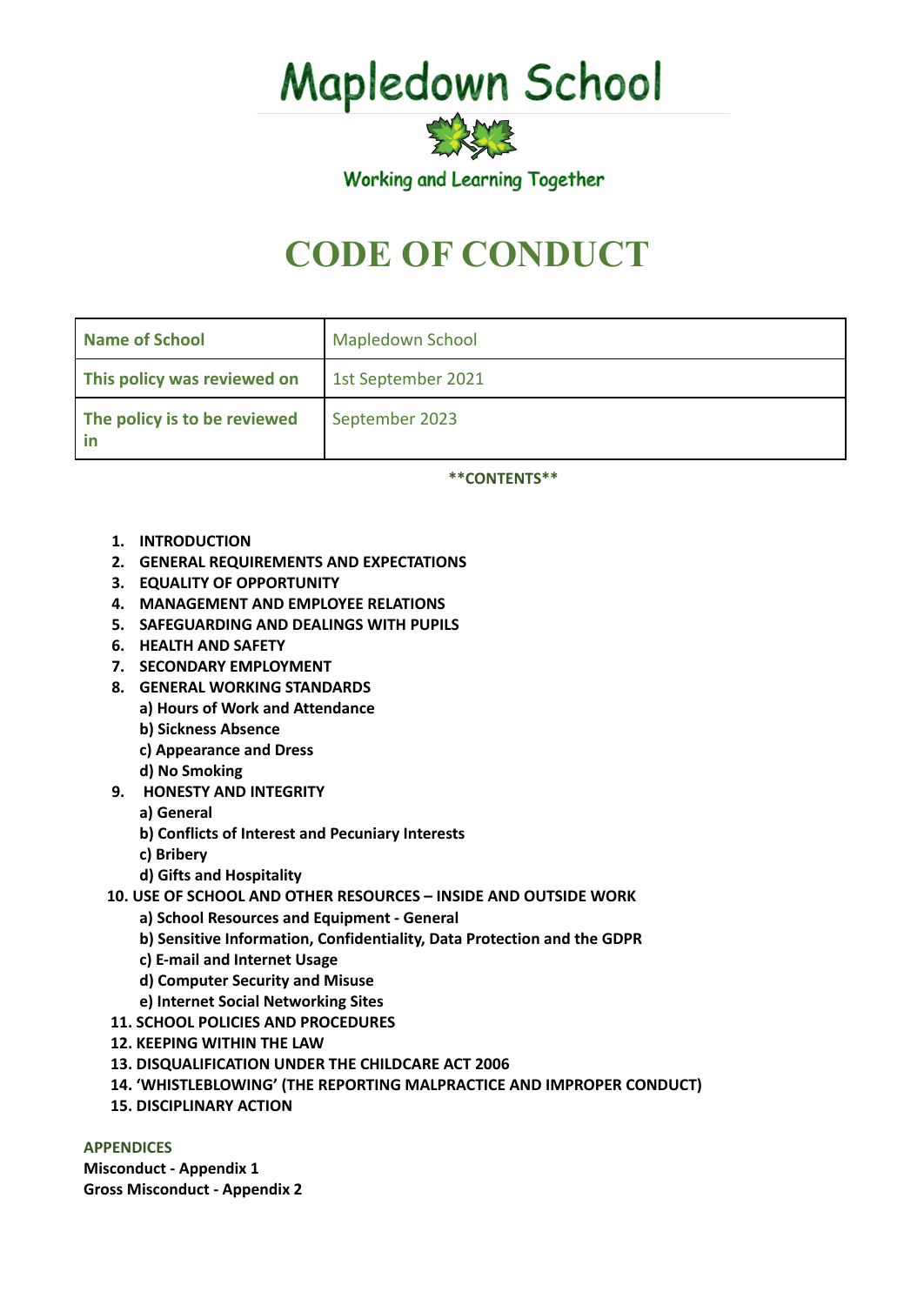# **CODE OF CONDUCT FOR MAPLEDOWN SCHOOL EMPLOYEES AND WORKERS**

# **1. INTRODUCTION**

The Governors' expectations are that all pupils receive the highest possible quality of teaching and learning within a positive and respectful environment. It is important, therefore, that employees and workers understand that their own behaviour and the manner in which they conduct themselves with their colleagues, pupils, parents and other stakeholders sets an example and affects the Mapledown school environment.

The Governors recognise that the majority of employees and workers always act in an appropriate, professional manner and treat others with dignity and respect. However, we consider it important to make clear the standards we expect so that breaches, misunderstandings and/or misinterpretation of rules are kept to a minimum. This Code is intended to set out our expected standards of conduct, our rules and values. It applies to all employees and workers, regardless of status. It is not an exhaustive compilation of what employees and workers can and cannot do but it is hoped that it will ensure everyone is clear about what is acceptable and what is not.

The Code is binding on all school employees. It is expected also that other workers deployed within Mapledown school who are employed by external Agencies or the London Borough of Barnet will adhere to its principles. Similarly, volunteers are also expected to adhere to the principles set out in the Code and should consider themselves to fall into the category of 'worker' whilst with Mapledown school for that purpose. Breaches of the Code and the standards expressed within it may result in disciplinary action against employees, including dismissal for serious offences. We hope, of course, that such action won't be necessary and that all employees and workers will ensure that they read the Code and act in accordance with its requirements, standards and expectations at all times.

It should be noted that it is the normal practice of this school to require all employees and workers to sign, on a regular basis, a declaration to confirm that their criminal record is unchanged, that there are no investigations or charges pending and, in relevant circumstances, that they are not disqualified from working in certain roles and/or provision under the Childcare Act 2006. The declaration also includes a requirement to confirm acceptance of the Code of Conduct and the rules contained within it.

If there is anything in this Code that you do not understand, you should speak to your Line Manager or the **Headteacher.**

# **2. GENERAL REQUIREMENTS AND EXPECTATIONS**

Mapledown school has high standards and expectations of all employees/workers and the health, safety and welfare of the pupils is the priority. Therefore, it is a requirement that you:

- provide a high standard of service in your dealings with governors, colleagues, pupils, parents and other stakeholders whether this is in person, by telephone, letter or e-mail. Always be polite, responsive and treat people with respect and consideration. Be as clear as possible about any decisions and actions you take and the reasons for them. Act in a professional manner at all times.
- always use appropriate language and never demean, distress or offend the decency of others. This may happen, for example, by displaying material or pictures that could be seen as offensive, or by making degrading, suggestive or insensitive comments or remarks.
- do not make derogatory comments or seek to undermine the Governors, the Headteacher or other employees/workers.
- respect the rights of others and treat them with dignity. Never threaten, bully, fight with or assault anyone.
- never steal, take without permission or deliberately damage items that belong to others or to Mapledown school (see also 5. 'Safeguarding and Dealings with Pupils' in relation to confiscation of items from pupils). Hand lost property into the Office.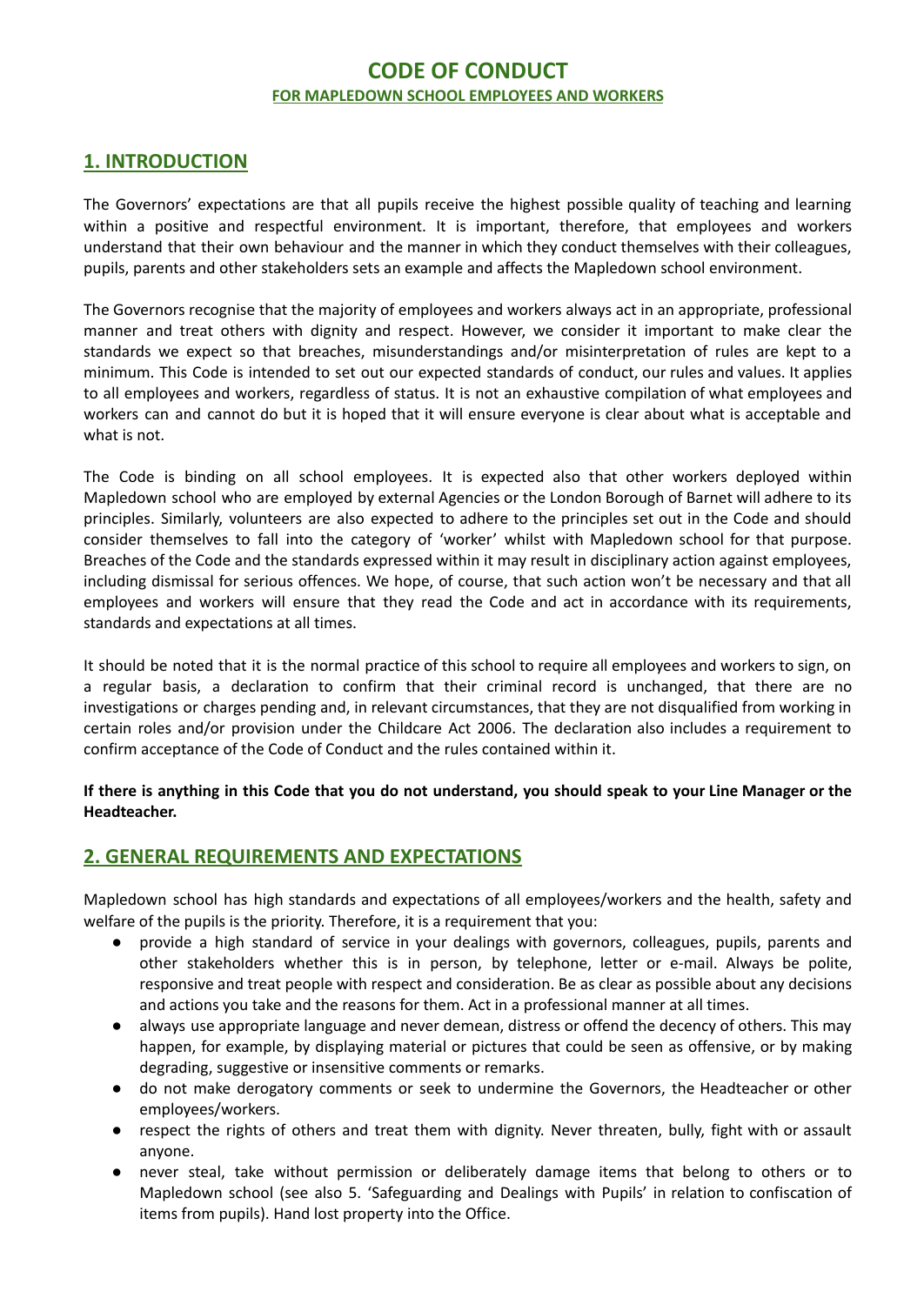- do not discriminate against, harass or victimise anyone you meet in the course of your work, on any grounds (see also 3. 'Equality of Opportunity').
- raise any concerns about inappropriate behaviour by pupils, parents or colleagues, or about the internal workings of Mapledown school or the London Borough of Barnet, by following the appropriate procedure. (Members of a Professional Association/Trade Union should also observe any Code, or rules, it has in place in relation to dealings with colleagues). See also Section 14. below, 'Whistleblowing' (The Reporting of Malpractice and Improper Conduct).
- positively promote Mapledown school's vision, ethos and values.
- comply with school policies and any other rules, regulations or codes that apply to your work and the workplace.
- use electronic media communications appropriately, responsibly and legally at all times, whether within or outside the workplace/working hours.
- do not make public statements to any person(s), Agencies, Bodies or organisations, nor on social media, about Mapledown school without first obtaining authorisation from the Headteacher.
- avoid actions that may discredit Mapledown school or bring it into disrepute.
- ensure that you are not under the influence of alcohol during working hours (the Headteacher will decide if it is appropriate for alcohol to be made available at staff parties/social events) and do not abuse drugs.
- do not disclose or misuse confidential information.
- do not engage in, or encourage, gossip, rumour or innuendo.

# **3. EQUALITY OF OPPORTUNITY**

This school is committed to providing equal opportunities in recruitment, employment and the workplace and to avoiding unlawful discrimination in all related practices. Under the Equality Act 2010, there are certain 'protected characteristics' that qualify for protection against discrimination. These are age, disability, gender reassignment, marriage and civil partnership, pregnancy and maternity, race, religion or belief, sex and sexual orientation.

Unlawful discrimination can take a number of forms:

**Direct discrimination** occurs where a person is treated less favourably than another because of a protected characteristic they have, or are thought to have, or because they associate with someone who has a protected characteristic (also see below).

**Indirect discrimination** applies to age, disability, race, religion or belief, sex, sexual orientation, gender reassignment and marriage and civil partnership. It occurs where a rule, provision, criterion or practice is applied to everyone but has the effect of particularly disadvantaging people who share a protected characteristic. However, such indirect discrimination may be justified if it can be shown that the employer acted reasonably in managing the business, i.e. that it is 'a proportionate means of achieving a legitimate aim'.

**Perceptive Discrimination**, applying to age, disability, race, religion or belief, sex, sexual orientation and gender reassignment, is direct discrimination against an individual due to the fact that others think, or perceive, that they possess a particular protected characteristic.

**Associative Discrimination** applies to age, disability, race, religion or belief, sex, sexual orientation and gender reassignment. It is direct discrimination against someone because they associate with another person who possesses a protected characteristic.

**Harassment** is "unwanted conduct related to a relevant protected characteristic, which has the purpose or effect of violating an individual's dignity or creating an intimidating, hostile, degrading, humiliating or offensive environment for that individual." Harassment applies to all protected characteristics except for pregnancy and maternity and marriage and civil partnership. Employees/workers can complain about behaviour they find offensive even if it is not directed at them, and the complainant need not possess the relevant characteristic him/herself. Employees and workers are also protected from harassment because of perception and association (see above).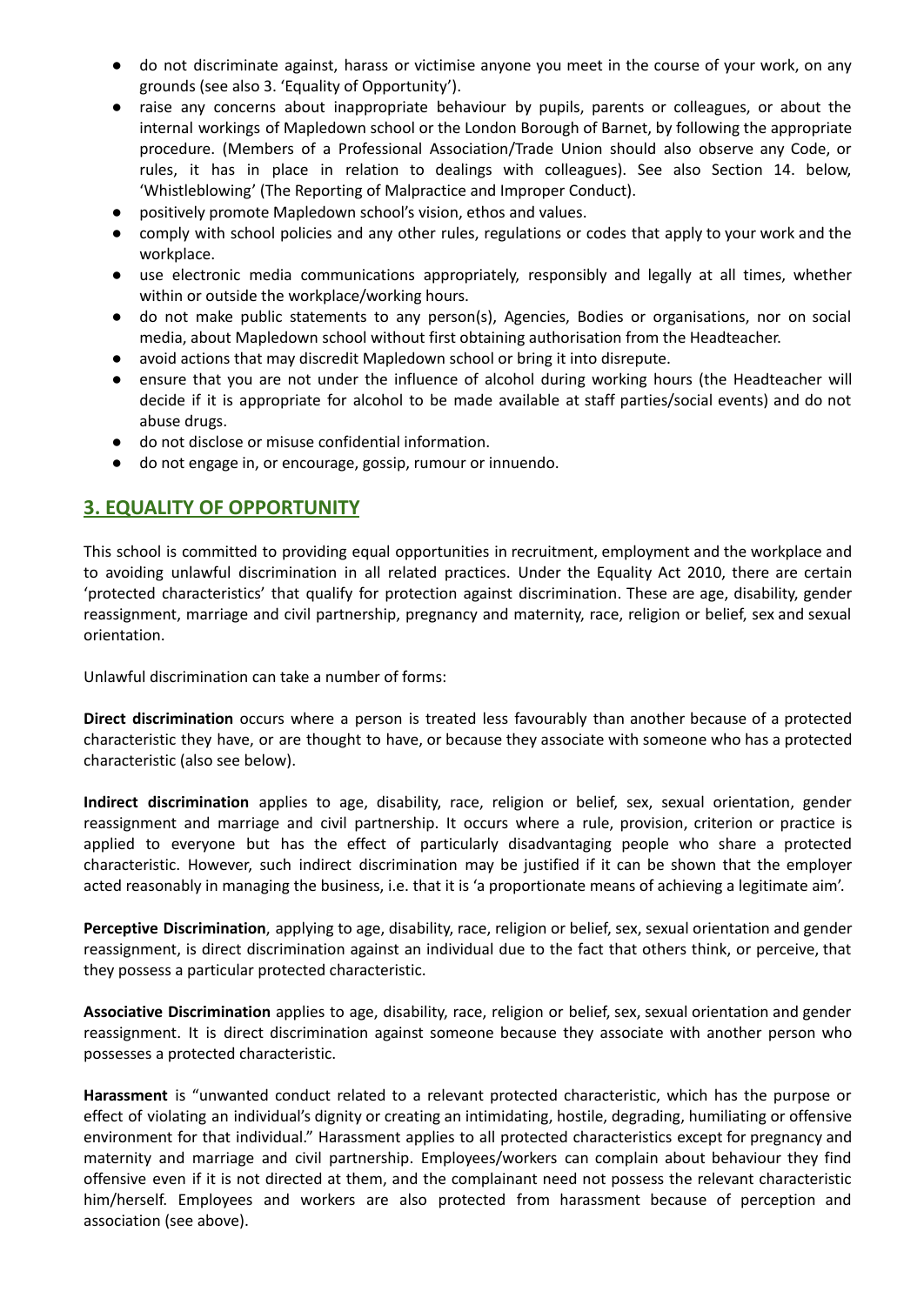**Victimisation** occurs when an employee/worker is badly treated because s/he has made or supported a complaint, or raised a grievance, or is suspected of doing so. However, s/he is not protected from victimisation if the complaint has been made or supported maliciously.

**Pregnancy and maternity provisions** afford protection against discrimination to women during the period of the pregnancy and any statutory maternity leave. During this 6 period, pregnancy and maternity discrimination cannot be treated as sex discrimination.

**Everyone is required to assist in meeting the commitment to providing equal opportunities and avoiding unlawful discrimination.** Employees and workers can be held personally liable as well as, or instead of, the employer for acts of unlawful discrimination. Anyone who commits a serious act of harassment may be guilty of a criminal offence. Acts of discrimination, harassment or victimisation against employees or customers are disciplinary matters and will be dealt with accordingly. Such acts may constitute gross misconduct and could lead to dismissal without notice.

# **4. MANAGEMENT AND EMPLOYEE RELATIONS**

An atmosphere of mutual confidence, trust and respect between managers and employees/workers is essential to achieving Mapledown school's aims and targets and providing a high quality of teaching and learning.

As an employee/worker you should:

- promote Mapledown school in a positive manner

- work reliably and in accordance with Mapledown school's policies and practices as well as any other rules and regulations that apply to your work and/or the workplace

- carry out any reasonable instructions given to you by your line manager and/or Headteacher

- recognise that you are part of a team and that everyone should be working together to achieve similar aims for the overall benefit of the pupils.

## As a manager you should, in addition to the above:

- support and assist employees/workers to carry out their work properly

- in your dealings with employees, act in accordance with their relevant local and national conditions of employment/service

- in consultation with employees/workers, set standards of work and objectives, as appropriate to their role

- give feedback and advice on areas for further development to assist employees in meeting objectives

- aim to continually develop employees to meet current and future needs of Mapledown school

- ensure compliance with the Working Time Regulations 1998, as amended, recognise the need for employees/workers to pursue interests outside work and, therefore, be able to enjoy a reasonable work/life balance

- consider constructive suggestions for improvements to working practices and standards

- treat all employees/workers fairly, consistently and with dignity

- provide a working environment free from discrimination and harassment

- provide a safe and healthy working environment.

# **5. SAFEGUARDING AND DEALINGS WITH PUPILS**

All Schools, PRUs and other Services within Barnet are committed to safeguarding and promoting the welfare of children and young people. Therefore, all employees and workers within Mapledown are expected to share this commitment.

Mapledown school aims to create a safe and positive environment for pupils in order to protect and promote their health and general well-being, as well as to provide an atmosphere that encourages and enhances learning and all-round development.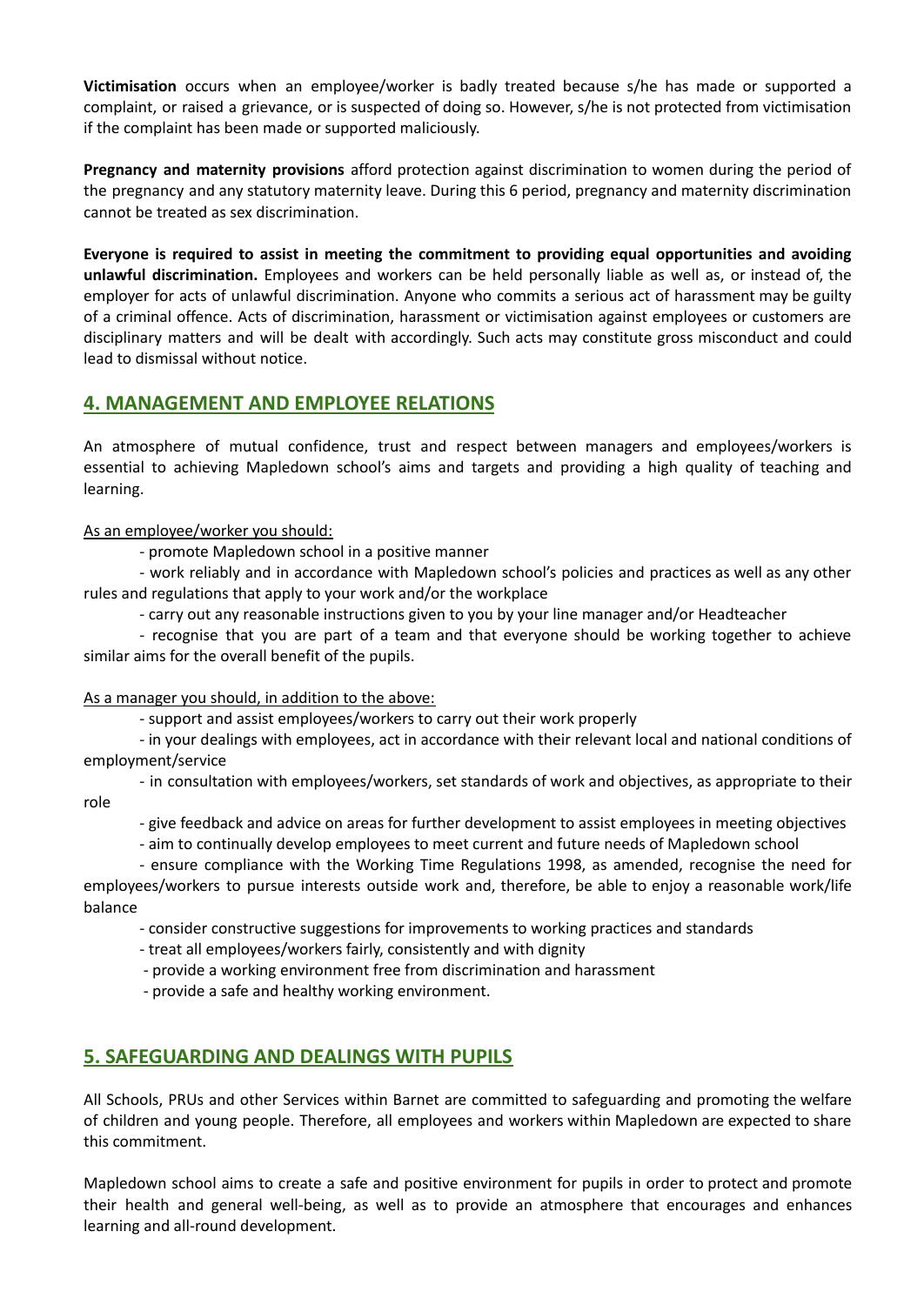**In particular, you are expected to:**

● **Work towards and encourage the highest possible level of achievement** for all pupils

● **Value and respect all pupils equally**, treating them in a polite, positive, responsive and considerate manner

● **Apply Mapledown school's Behaviour Policy** as situations demand in order to encourage and develop appropriate behaviours

● **Ensure that items confiscated from pupils are left in a safe place, ideally labelled and locked away**. Parents/guardians should be informed about when items will be returned.

● **Ensure that you do not breach professional boundaries and do not act in a way that could be misinterpreted** or otherwise leave you vulnerable to allegations of inappropriate behaviour. In this respect you are advised to familiarise yourself with the non-statutory guidance document called '**Guidance for Safer Working Practice for those Working with Children and Young People in Education Settings**'. This document was updated in 2019 by the Safer Recruitment Consortium, a Partnership between the NSPCC, the Lucy Faithfull Foundation, NASS and CAPE. It "provides simple but detailed and practical advice to support schools and colleges and their staff in their safeguarding responsibilities". The document can be located at the following link:

**[https://www.bournemouth.gov.uk/childreneducation/working-in-childcare/early-years-safeguarding/safegu](https://www.bournemouth.gov.uk/childreneducation/working-in-childcare/early-years-safeguarding/safeguarding-documents/Guidance-Safer-Working-Practice-May-2019-final.pdf) [arding-documents/Guidance-Safer-Working-Practice-May-2019-final.pdf](https://www.bournemouth.gov.uk/childreneducation/working-in-childcare/early-years-safeguarding/safeguarding-documents/Guidance-Safer-Working-Practice-May-2019-final.pdf)**

In particular, in relation to contact with pupils, **you must NOT:**

- **establish, or seek to establish, social contact with pupils or aim to secure a friendship or strengthen a relationship,** for any reason. This includes 'electronic' contact, such as by email or social networking sites

- **buy or give gifts to children** other than as part of a school rewards system

- **give to, or exchange with, pupils** any personal details such as home/mobile telephone number or home or personal e-mail address for any reason, unless a specific need to do so is agreed with their Line Manager or the Headteacher

- **offer or give lifts to pupils** in your own personal vehicle.

● **Ensure that you understand and comply with Mapledown school's procedures and arrangements for the transportation of pupils offsite**, where this is necessary, for example to out-of-school activities.

● **Be aware that one-to-one meetings with individual pupils may leave you vulnerable to allegations**. In circumstances where a confidential interview or one-to-one meeting is necessary, wherever possible this should be conducted in a room with visual access, or with the door open, or in a room or area frequented by other people and another pupil or adult should be nearby. Where such conditions cannot apply, you should ensure that another adult knows that the meeting is taking place.

● **Ensure that you take particular care when supervising pupils in the less formal atmosphere of an educational visit**, particularly in a residential setting, or after-school activity. You remain in a position of trust and, even though a more informal approach may be appropriate, the same standards of conduct apply. You are expected to familiarise yourself with, and adhere to, school procedures and rules relating to school trips.

● **Exercise your professional judgment in making an appropriate response if a pupil seeks to establish social contact with you**, either by electronic or other means, or if contact should occur accidentally.

● **Be aware and understand that all employees and workers, whatever their role, have a responsibility for safeguarding and promoting the welfare of children**. If you are unclear about your responsibilities in this area or if you do not know where to find the relevant policies or the information you need in this respect, you should speak to your Line manager or to the Headteacher.

● **Be aware and understand that you have a duty to report any suspicion of child abuse**. Ensure that you act in accordance with the DfE statutory guidance on 'Working Together to Safeguard Children' and that you have read and fully understand Mapledown school's Child Protection and Safeguarding Policy and act in accordance with the principles and procedures set out within it at all times

● **Ensure that you have read, understand and act in accordance with** the Department for Education's statutory guidance document '**Keeping Children Safe in Education' (KCSIE), 'Part One: Safeguarding Information for All Staff'**. School leaders and those employees/workers who work directly with children must also read and act in accordance with Annex A of KCSIE.

● **Ensure that you understand what you should do if you have concerns about another staff member, as referred to in Part One of KCSIE.** (For this purpose, 'staff member' should also to be taken to include any other trainees, workers, volunteers, governors or others providing services to Mapledown school). If you have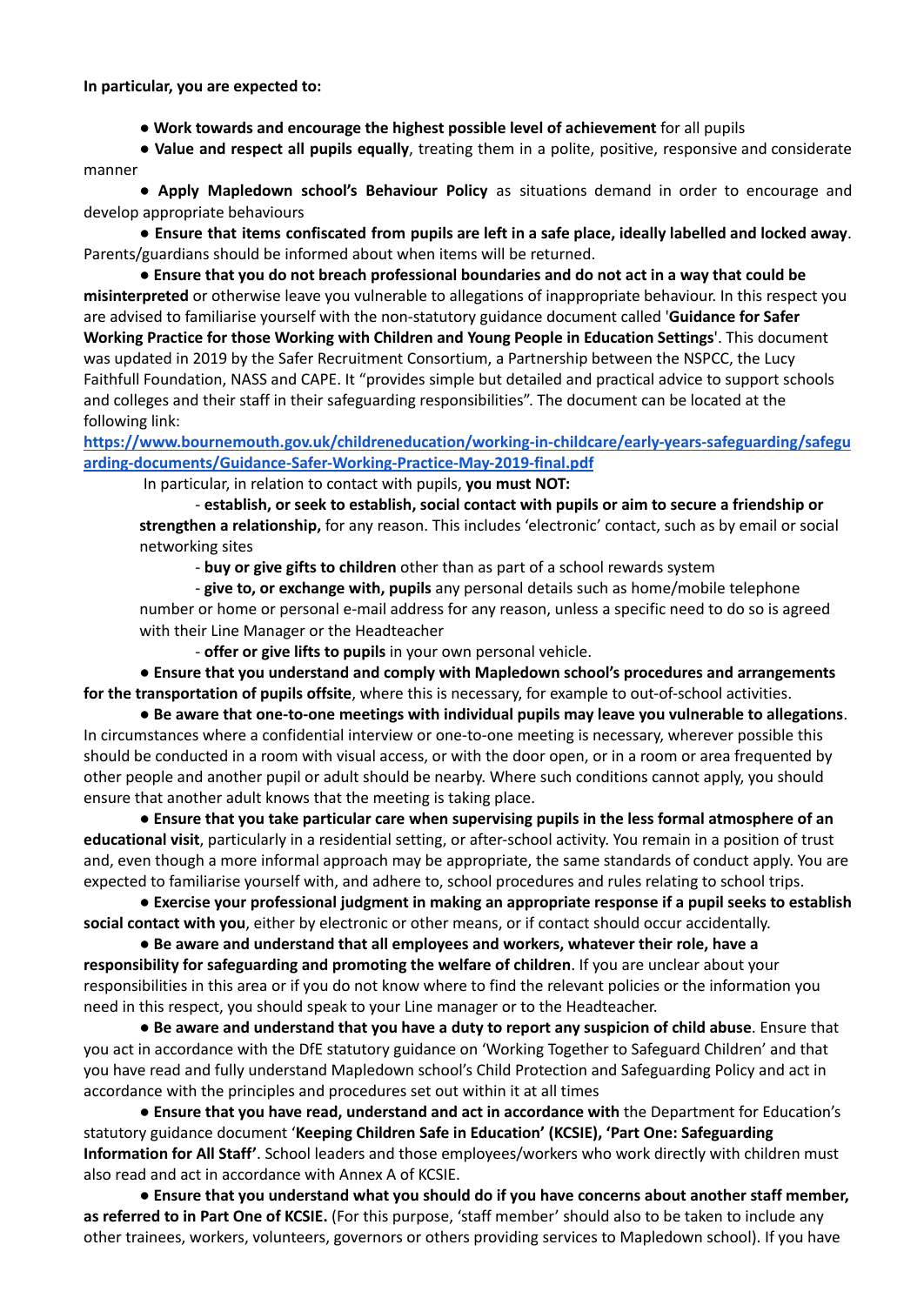any such concerns, you should refer to **Mapledown school's Whistleblowing Policy** which sets out the action that you must take. (See also 14. below)

● **Be aware of, and understand, your specific responsibilities under the Sexual Offences Act 2003**. The Act sets out the law on sexual offences committed by those in a **position of trust**.

It is an offence for a person aged 18 or over in a position of trust (e.g. teacher or any other category of employee/worker in a school) to have a sexual relationship with a child under 18 where that person is in a position of trust in respect of that child, even if the relationship is consensual. A situation where a person is in a position of trust could arise where the child is in full-time education and the person looks after children under 18 in the same establishment as the child, even if s/he does not teach the child.

**Note for information:** If an allegation of abuse is made against an employee or worker, the relevant national and local safeguarding guidelines and procedures will then be followed. **These are designed to ensure the safeguarding and welfare of the child/children and to protect the best interests of the individual employee/worker.**

The Department for Education's (DfE's) statutory guidance 'Keeping Children Safe in Education' (KCSIE) includes information and guidance on managing allegations and is set out in Part Four 'Dealing with Allegations against Teachers and Other Staff'. Accordingly, this will be used, along with relevant local procedures, where it is alleged that an individual has:

- behaved in a way that has harmed a child, or may have harmed a child;
- possibly committed a criminal offence against or related to a child; or
- behaved towards a child or children in a way that indicates he or she may pose a risk of harm to

children. In accordance with the above, Barnet's 'Protocol for the Management of Allegations of Abuse Against an Adult Working with Children' can be located its website at:

**[https://www.proceduresonline.com/barnet/fs/p\\_manage\\_alleg\\_abuse.html](https://www.proceduresonline.com/barnet/fs/p_manage_alleg_abuse.html)**

# **6. HEALTH AND SAFETY**

All establishments are responsible for producing a Health and Safety policy relevant to its own premises, practices and people. It is important, therefore, that you read and familiarise yourself with the content of the relevant documents in place within Mapledown school and, in particular, any specific duties assigned to you as part of the policy.

You are required to comply with Safety Regulations and to use any safety equipment and protective clothing which is supplied to you by the school, as well as any hygiene and accident reporting requirements.

You must never act in a way which might cause risk or damage to any other members of Mapledown school community, or visitors. In general, all employees/workers are required to take due care for their own safety and the safety of their fellow employees at all times.

## **7. SECONDARY EMPLOYMENT**

The Working Time Regulations 1998, as amended, are a Health and Safety initiative and cover all work undertaken. To enable the Governors, as appropriate, to comply with the Regulations and maintain the health and safety of all employees, you must inform your Line Manager of ALL work undertaken, or applied for, elsewhere (should you be engaged in, or intending to be engaged in, other paid or unpaid work). In addition, it is important you are aware that there should be no conflict of interest, nor any contractual conflict\*, between your work for Mapledown school and your work elsewhere. Approval to undertake, or continue with, secondary employment can only be granted in circumstances where there is no conflict with the provisions of the Working Time Regulations nor any other conflict of interest or contractual conflict. (\*Note that a 'contractual conflict' may arise where any employment contract or arrangement for carrying out work elsewhere interferes with, or could potentially interfere with, your contract with this School).

Any employee asked to undertake private tutoring or caring of pupils within this school must first discuss the situation with the Headteacher.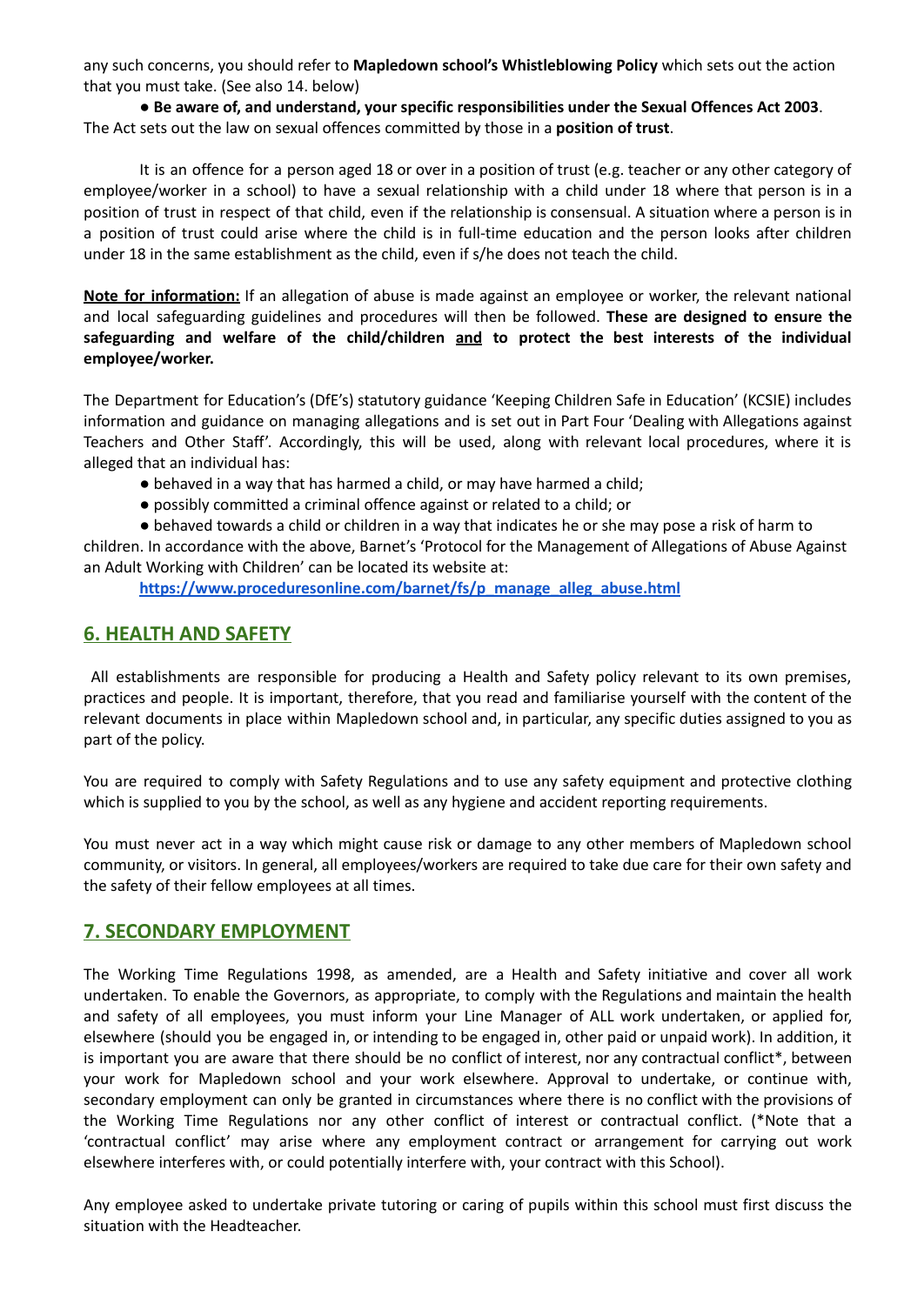# **8. GENERAL WORKING STANDARDS**

#### **a) Hours of Work and Attendance**

It is important that all employees and workers are in the workplace at their agreed starting time and do not leave before their agreed finishing time. Bad timekeeping and poor attendance increases costs, causes disruption for others and has an adverse effect on pupils' education.

The Governors recognise that the majority of employees are punctual and do not take time off without good cause or obtaining prior permission.

Our expectations are that, as an employee:

● you attend work in accordance with your contract of employment and associated terms and conditions in relation to hours, days of work and holidays

● wherever possible, you make routine medical and dental appointments outside of your working hours or during holidays. The only exceptions to this requirement will normally be in the event of an emergency, particular difficulty in relation to hospital appointments (which are rarely negotiable) or to attend for ante-natal care if you are pregnant. Pregnant employees are entitled to paid time off for ante-natal appointments. In any circumstances, however, you should agree time off with your headteacher at the earliest opportunity to ensure that adequate cover arrangements can be made

● prior to making any request, you refer to Mapledown school's policy on special leave if you need time off for any reason other than personal illness. It is important to note that, except in cases of serious urgency no employee may, without prior permission, be absent from duty for any cause other than personal illness.

#### **b) Sickness Absence**

All staff are expected to follow Mapledown school's Absence Reporting Procedure when they are absent from work due to illness or injury.

This procedure includes notification as early as possible on the first day of absence, keeping Mapledown school informed where absence continues, requirements for the provision of 'Statements of Fitness for Work' and procedures on return to work.

#### **c) Appearance and Dress (please also refer to our Dress Code policy)**

It is expected that:

● when at work, or representing Mapledown school, you ensure that your appearance is neat and clean

● you always dress in a manner which is appropriate to your role and the circumstances or setting in which you work

● you remember that you are a role model for pupils and your appearance and dress should reflect this important and unique position

● you do not dress in a way that may cause embarrassment to pupils, parents, colleagues, governors, other stakeholders or visitors.

Ultimately, it will be for the Headteacher to decide whether an employee's/worker's appearance and/or dress is appropriate or not.

The Governors and the Headteacher must ensure that the rights of employees to dress as they please, and in accordance with their principles and beliefs, is balanced with the need for Mapledown school to promote a suitable image to its stakeholders. At all times, care will be taken not to discriminate in relation to appearance and dress requirements.

#### **d) No Smoking**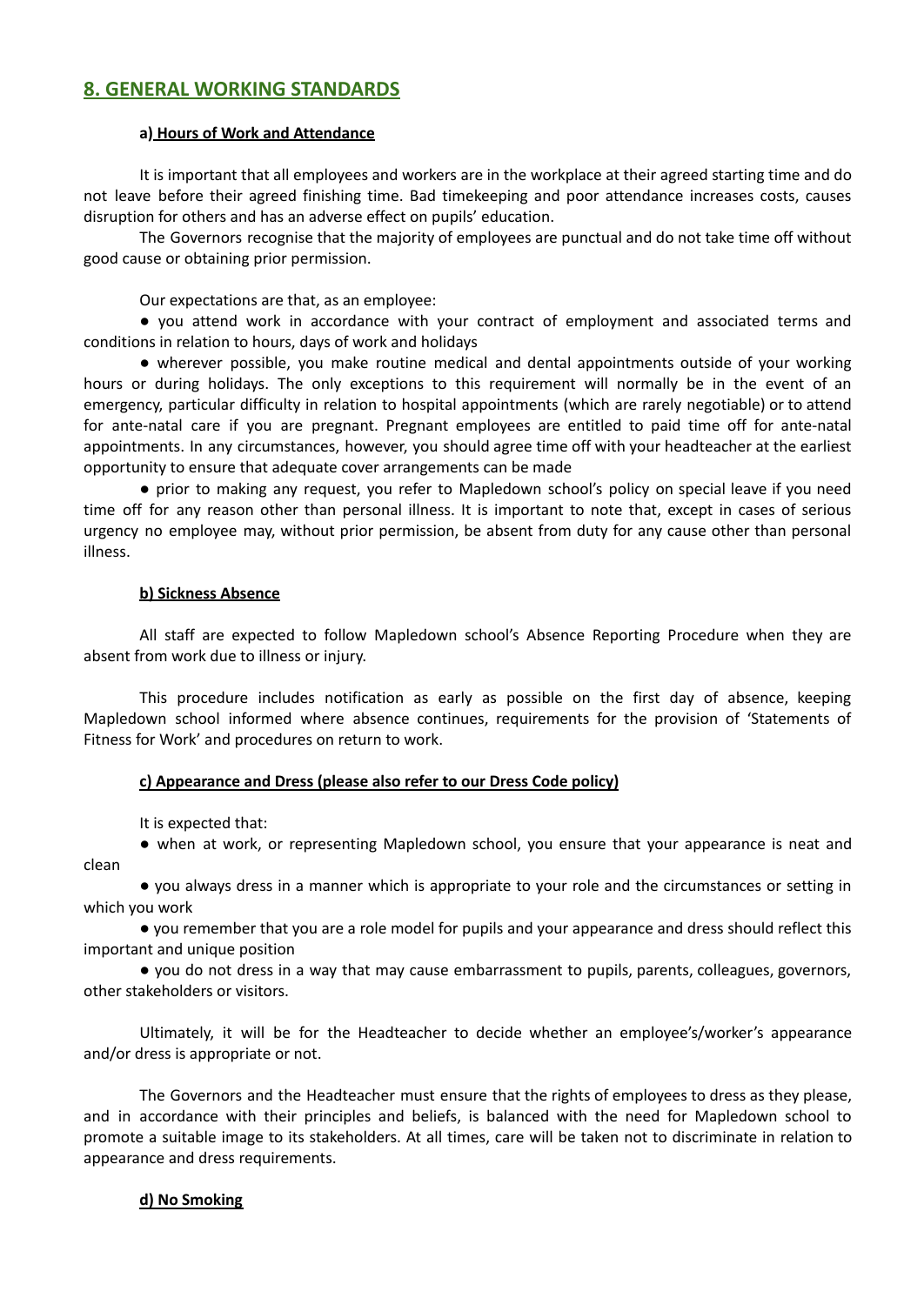Exposure to secondhand smoke increases the risk of lung cancer, heart disease and other serious illnesses. Ventilation or separating smokers and non-smokers within the same airspace does not completely stop potentially dangerous exposure. In these circumstances, you should note, in particular, the following in relation to the Smoke Free Regulations introduced in 2007 under the Health Act of 2006 and act accordingly at all times.

● It is an offence, punishable by a fine and possible criminal prosecution, to smoke (or allow smoking) in 'enclosed' or 'substantially enclosed' public places and workplaces.

● Public transport and work vehicles used by more than one person must be smoke free at all times, regardless of whether others are in the vehicle at the same time. Note that, in any event, it has been illegal, since October 2015, to smoke in a vehicle where anyone under 18 is present.

● Employee smoking rooms and/or indoor smoking areas are not allowed.

● **All employees, workers and others must respect the law on smoking at all times. You must understand and be clear that smoking is strictly prohibited in all areas within Mapledown school premises and school and/or London Borough of Barnet vehicles**. Areas of the premises include classrooms, sports areas, dinner halls/restaurants, staff rooms, meeting rooms/Committee rooms, workshops, rest areas, stairs, corridors, lifts, toilets, reception and storage areas whether they are permanent, moveable or temporary (including, for example, tents and marquees).

● The Smoke Free Regulations do not affect private homes. However, common courtesy requires that employees and workers do not smoke while carrying out home visits. (Similarly, employees and workers carrying out duties relating to their employment can request that parents, other family members or persons within the household do not smoke while they are visiting otherwise the visit may be terminated and alternative arrangements made).

## **Employees and workers should also be aware and understand that Mapledown school's no smoking policy and arrangements apply similarly to the use of electronic cigarettes (e-cigarettes, also known as 'vaping').**

Employees/workers are responsible for informing a member of the Senior Leadership Team of any breaches of Mapledown school's smoking arrangements.

## **9. HONESTY AND INTEGRITY**

#### **a) General**

The Governors expect and trust all employees and workers to be scrupulously honest in their work. Colleagues, pupils, parents and the public in general are entitled to have absolute confidence in the trustworthiness and honesty of everyone working at Mapledown school.

#### **b) Conflicts of Interest and Pecuniary Interests**

The business of Mapledown school should be conducted, and be seen to be conducted, in an objective and unbiased manner. There may be occasions when there is scope for conflict between an employee or worker's own interests and those of Mapledown school. It is important that such interests are clearly documented. Therefore, to avoid any difficulties arising from a potential clash of interests you must:

● notify the Headteacher if you have links, of any sort, with an outside organisation which may carry out work for Mapledown school, or supply it with goods or services (or is tendering or preparing to do so);

● not participate in any recruitment process to Mapledown school's service, where you are related to, or have a close personal relationship with an applicant;

● not participate as part of any recruitment process or other panel (e.g. as a staff governor on a Pay Panel) if you may be in a position to benefit from the outcome;

● avoid acting as a professional representative on behalf of a friend, partner or relative in any business or commercial dealings they have with Mapledown school;

● report any possible conflict of interest to the Headteacher.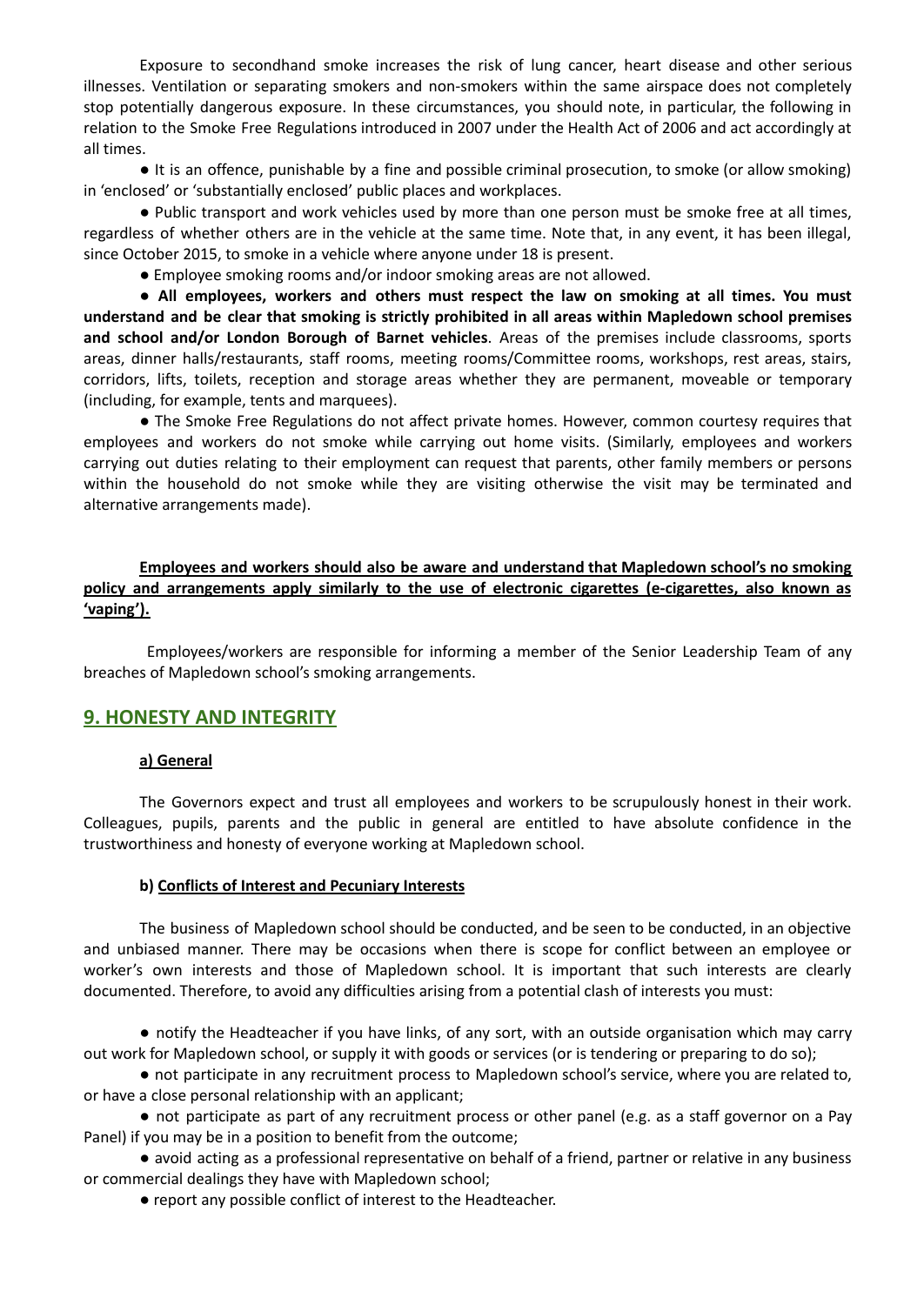#### c**) Bribery**

- There are four possible offences under the **Bribery Act 2010:**
- offering, promising or giving a bribe;
- requesting, agreeing to receive or accepting a bribe;
- bribing a foreign official to obtain or retain business; and
- failure by an organisation to prevent bribery by those acting on its behalf.

There are some people who believe they will receive better service or more favourable treatment if they offer payment, goods, services or favours. It is, therefore, important that all employees are alert to such behaviour and be aware that it is a criminal offence to request or receive a bribe, as well as to give or offer one.

#### **d) Gifts and Hospitality**

In relation to bribery, as referred to in c) above, the general principle is that employees/workers should not receive or ask for any gift, reward or advantage for duties carried out as part of their work or role. It is a well-established practice within the education environment that employees/workers may be presented with small tokens of appreciation, for example at festivals or at the end of a school year and this is acceptable. However, it is unacceptable to receive gifts on a regular basis from the same person or family, or to receive **gifts that are of a significant value.** There may be other occasions when it's appropriate to accept gifts (e.g. where refusal may offend) or where it may be difficult to return (e.g. if it is from an anonymous source). Therefore, it can sometimes be difficult to decide which offers can be accepted and which cannot.

In these circumstances, any employee or worker must only accept occasional, token gifts that are clearly a small gesture of appreciation. If gifts from the same source become frequent (monthly or more) and/or are significant in value ( e.g. over £10) this must be reported to the Headteacher and recorded within Mapledown school's Register of Gifts and Hospitality.

The same principles apply to offers of hospitality as well as to gifts.

## **10. USE OF SCHOOL AND OTHER RESOURCES – INSIDE AND OUTSIDE WORK**

#### **a) School Resources and Equipment - General**

All school equipment and communications systems, including photocopiers, scanners, printers, laptops, iPads, ChromeBooks, as well as electronic systems such as Email and Internet access and any associated hardware and software and any other resources belonging to Mapledown school are for official and authorised purposes only.

Many employees and workers within Mapledown school have access to a wide range of electronic communication and information exchange systems. When using the resources available to them, they are in a position of trust and are, therefore, expected to act responsibly and appropriately at all times.

At any time and without prior notice, Mapledown school maintains the right and ability to examine any systems and inspect and review any and all data recorded in those systems. Any information stored on a computer, whether the information is contained on a hard drive, computer disk or in any other manner, may be subject to scrutiny. Such examination helps ensure compliance with internal policies and the law. It supports the performance of internal investigations and assists the management of information systems. Monitoring software may be used to check on the content and use of Mapledown school's information systems, Internet access or email use. Monitoring may result in intercepting and deleting inappropriate materials. Any monitoring carried out will be for legitimate purposes only.

Electronic media must not be used for knowingly transmitting, retrieving, copying, sharing or storing any communication or information that is:

- discriminatory or harassing
- derogatory to any individual or group
- obscene or pornographic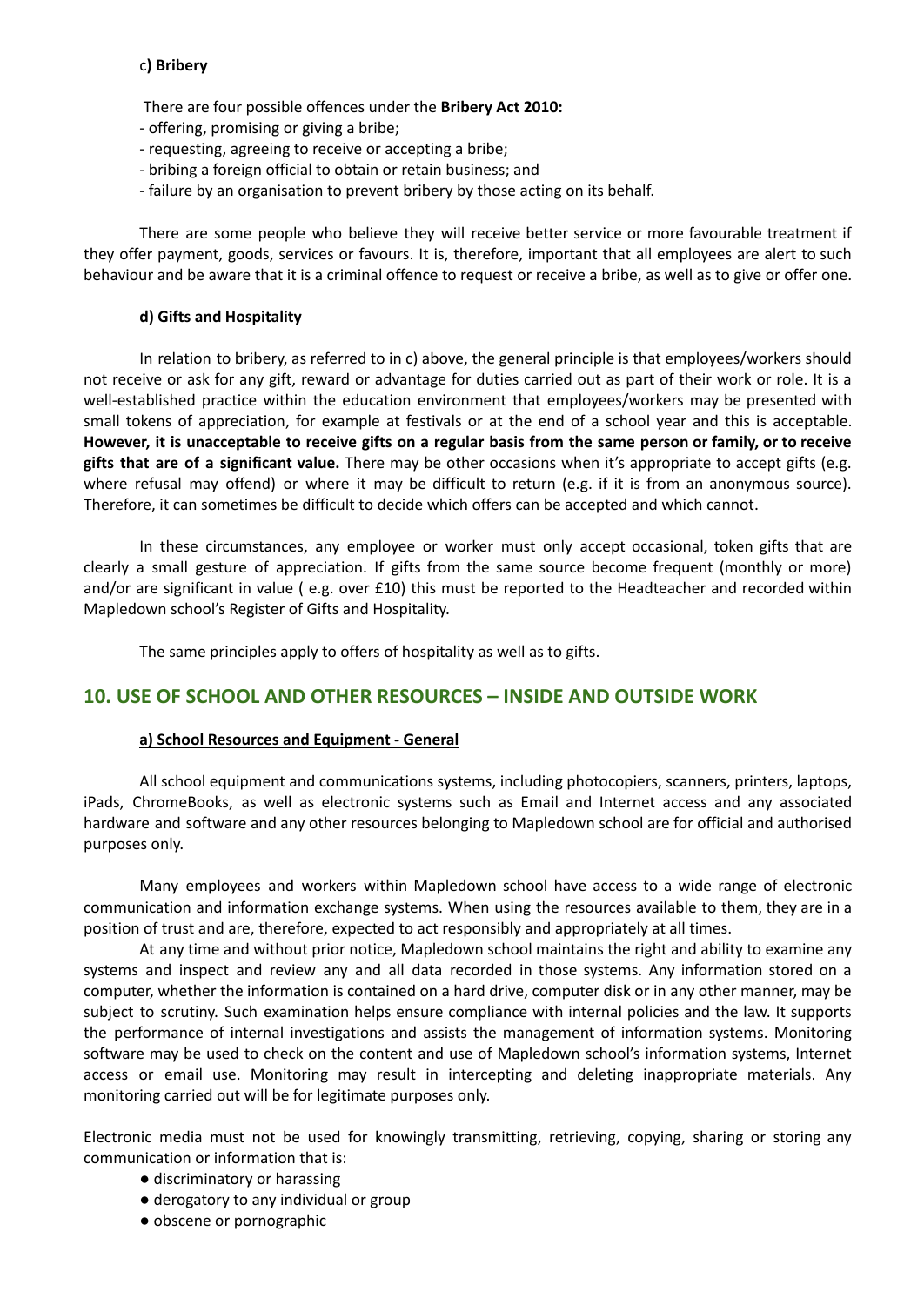#### ● defamatory or threatening

● engaged in any purpose that is illegal or contrary to Mapledown school's or the London Borough of Barnet's rules, regulations, policies or interests.

Managers may authorise personal use of school resources, including electronic systems which:

- do not interfere with the performance of professional duties
- are of reasonable duration and frequency
- serve a legitimate school interest, such as enhancing professional interests or education

● do not compromise security or safety requirements, or adversely affect the performance or work of Mapledown school, the pupils or the individual employee/worker

● do not overburden school systems, create difficulties for others and/or result in additional expenditure for Mapledown school.

As a general rule, any approved personal use of resources should be carried out outside of working hours. Managers must, therefore, consider carefully allowing discretionary use for other purposes not directly related to the work of Mapledown school.

Employees and workers are expected to act in an honest and appropriate manner in relation to the use of school resources.

Responsibility for the safe-keeping and proper use of any equipment issued lies with the individual employee/worker. Reasonable steps should be taken to prevent theft or damage to equipment, e.g. not leaving equipment visible in an unattended vehicle. Employees/workers should not remove equipment or resources belonging to Mapledown school without the express permission of their Line manager or the Headteacher.

Employees and workers should not bring personal laptops, iPads, tablets or other electronic devices into the workplace without the specific permission of the Headteacher. In specific circumstances, where permission may have been granted, the equipment must be held securely at all times and not left unattended where it may be accessed by pupils or other persons.

Personal mobile phones may be brought onto the premises for practical purposes but must similarly be used responsibly and appropriately and not left unattended where they may be accessed by pupils or other persons. Please note that Mapledown school does not accept any responsibility for personal belongings brought onto the premises, or elsewhere in relation to work or during working time.

## **b) Sensitive Information, Confidentiality, Data Protection and the UK General Data Protection Regulation**

Information held relating to the work of Mapledown school is a resource belonging to Mapledown school. This applies whether information is held manually or electronically.

In the course of your employment, or work for Mapledown school, you may have access to confidential information. You must, therefore, agree to accept the restrictions this imposes.

You must not (except in the proper course of your duties) either during your employment/work for Mapledown school, or at any time after its termination (however arising), use or disclose to any person, company or other organisation whatsoever (and shall use your best endeavours to prevent the publication or disclosure of) any confidential information. This shall not apply to:

(a) Any use or disclosure authorised by Mapledown school or required by law;

(b) Any information which is already in, or comes into, the public domain other than your unauthorised disclosure; or

(c) Any protected disclosure within the meaning of section 43A of the Employment Rights Act 1996. (See also Section 14. below).

Confidential information is information (whether or not recorded in documentary form, or stored on a magnetic or optical disc or memory or electronic device) relating to the business, services, affairs, pupils,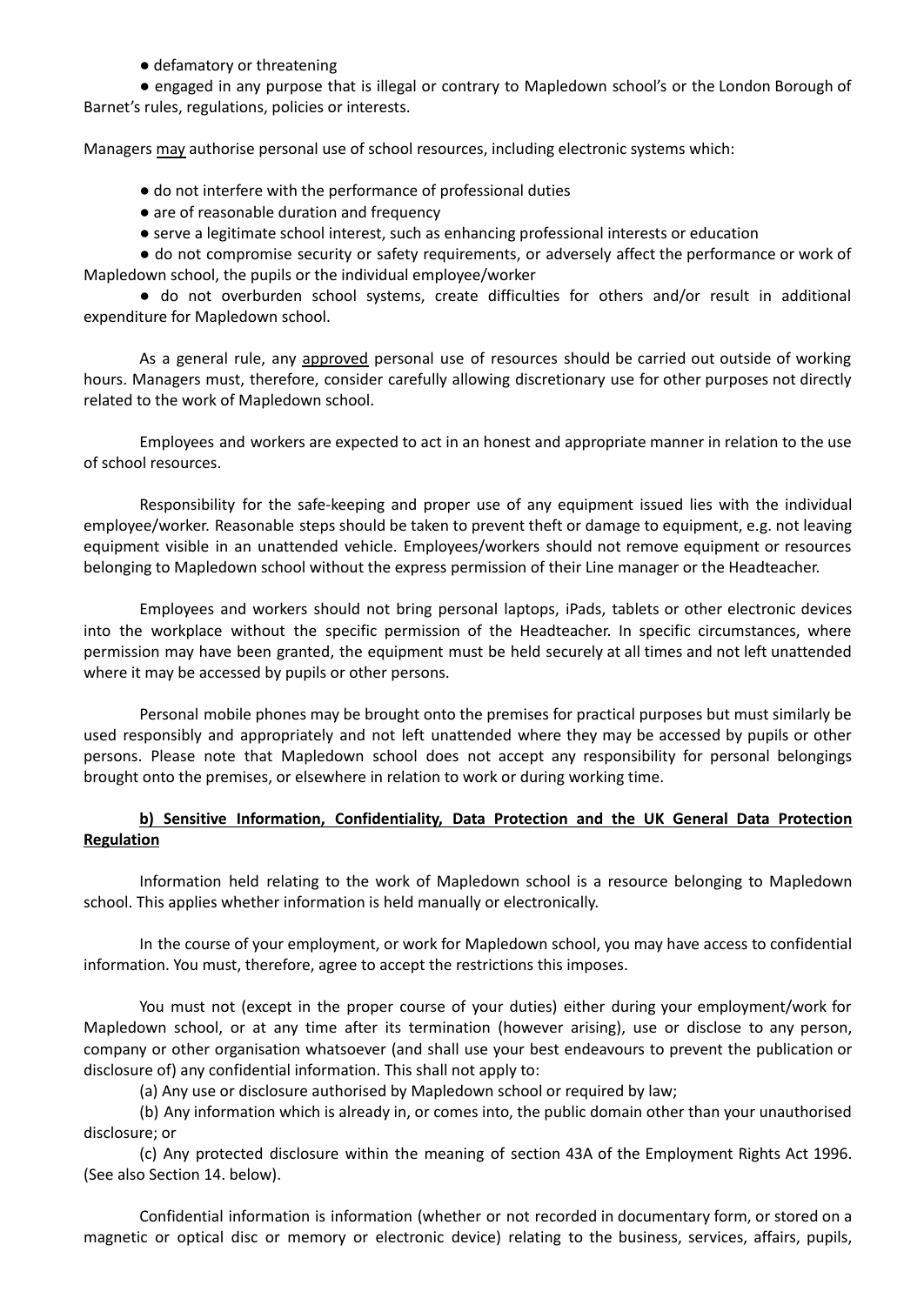employees and finances of Mapledown school for the time being confidential to Mapledown school and trade secrets including, without limitation, technical data and know-how relating to the business of Mapledown school or any of its business contacts.

It is expected that all employees and workers will use sensitive information properly and have due respect for confidentiality at all times. Where you have access to such information, you must ensure that you:

● are aware of and adhere to the use of personal data/information in line with the General Data Protection Regulation (GDPR) (UK) 2018 and the Data Protection Act 2018 (DPA 2018). The DPA 2018 is the UK's implementation of the GDPR. Anyone responsible for using personal data must follow strict rules called 'data protection principles'. This means that the data/information must be:

- used fairly, lawfully and transparently

- used for specified, explicit purposes

- used in a way that is adequate, relevant and limited to only what is necessary

- accurate and, where necessary, kept up to date

- kept for no longer than is necessary

- handled in a way that ensures appropriate security, including protection against unlawful or unauthorised processing, access, loss, destruction or damage.

You should note that **personal data** is any information that can directly or indirectly identify a natural person, and can be in any format and applies to both automated personal data and to manual filing systems where personal data are accessible according to specific criteria. Personal data will include:

- name

- address
- email address
- photo
- IP address
- location data
- online behaviour (cookies)
- profiling and analytics data.

Data that has been 'pseudonymised' - e.g. key-coded - may fall within scope depending on how difficult it is to attribute the pseudonym to a particular individual.

You should also be aware that there is **stronger legal protection for more sensitive information**, such

as:

#### - race

- ethnic background
- political opinions
- religious beliefs
- trade union membership
- genetic data
- biometric data (where used for identification)
- health
- sex life or orientation.

In general, you must ensure that you:

● know what information Mapledown school treats as confidential (check with your manager if you are unsure)

● know who is entitled to have access to what information (check with your manager if you are unsure)

● are responsible and professional in using and allowing access to personal information on pupils,

parents, staff, governors and any others.

Notwithstanding confidentiality requirements, as set out above, employees and workers have an obligation to share with Mapledown school's Designated Safeguarding Lead (DSL) any information which gives rise to concern about the safety or welfare of a pupil. Employees/workers must NEVER promise a pupil that they will not act on information that they are told by him or her.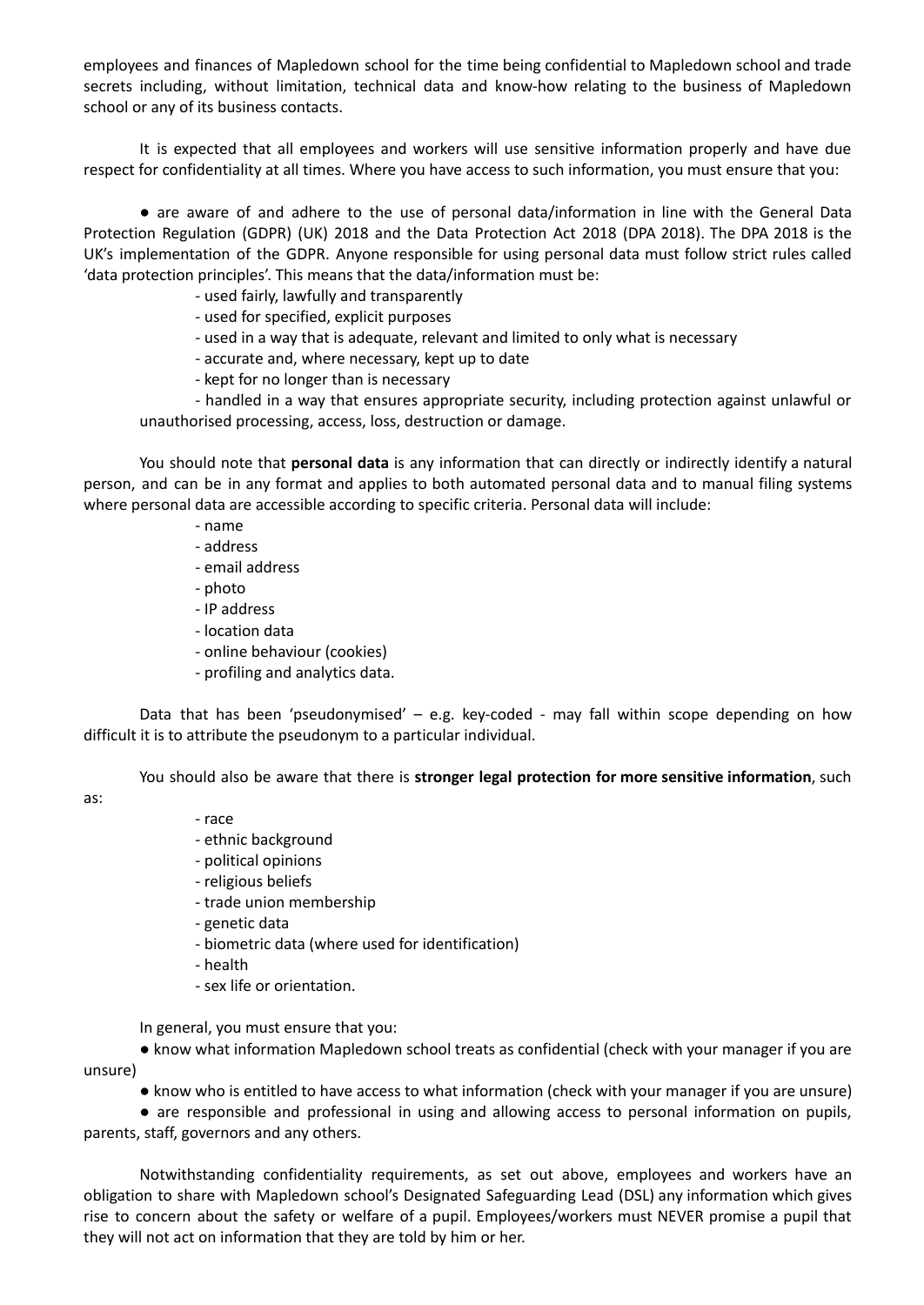In addition: The statutory guidance 'Keeping Children Safe in Education' (KCSIE) makes clear that the obligations on organisations to process information fairly and lawfully and to keep the information they hold safe and secure, this is **not** a barrier to sharing information where the failure to do so would result in a child being placed at risk of harm. Fears about sharing information **cannot** be allowed to stand in the way of the need to promote the welfare and protect the safety of children.

#### If you are unsure about the use of any information which is, or may be, deemed to be sensitive **and/or confidential, you should consult the Headteacher for clarity.**

#### **c) E-mail and Internet Usage**

The use of e-mail and the Internet within Mapledown school is encouraged as it facilitates communication, enhances our work and improves efficiency. However, inappropriate use may lead to problems ranging from issues relating to productivity to legal claims against the employer. Therefore, all employees/workers are expected to:

● adhere to any requirements in place within Mapledown school relating to use of the systems for work-related and any permitted private use

● assist in reducing email overload and aid productivity wherever possible by sending email messages only to those for whom they are relevant, send blind (bcc) copies wherever possible, not automatically reply to all names on a "cc" list (it may be inappropriate in some cases or irrelevant for some recipients). Only send attached files where necessary

● be aware that although email encourages rapid communication, the contents of email messages should be written with care. Messages sent without proper consideration can cause unnecessary misunderstandings. Email should not be used as a substitute for face-to-face communication

● be aware that offers or contracts transmitted via email are as legally binding as those sent on paper

● be aware that emails and email contact lists contained on Mapledown school's system are the property of Mapledown school, even though created by an individual employee/worker

• use the Web as and when appropriate for work purposes. Even when being used for work-related activities, browsing can be highly time consuming

● use the Web and the email systems responsibly. Use of the Internet for illegal or inappropriate activities will not be tolerated. Such activities include (but are not limited to) online gambling, accessing offensive, obscene or indecent material, including pornography, or downloading or distributing copyright information, sending or posting abusive, rude or defamatory messages about people or organisations. The systems may not be used for sending or forwarding any message that could constitute bullying or harassment, unauthorised non-business used, including personal messages, jokes, cartoons or chain letters or posting confidential information about other employees/workers, governors, parents, pupils, Mapledown school, the London Borough of Barnet or anyone associated with them

● respect the copyrights, software licensing rules and property rights, and in general the privacy and prerogatives of others

● use social networking sites responsibly and appropriately (see below).

## **d) Computer Security and Misuse**

In addition to any requirements set out elsewhere in this Code, all employees and workers must ensure that they adhere to any instructions and/or procedures provided to them in relation to computer security. This applies on first joining Mapledown school and/or first being issued with computer equipment, during employment and on leaving.

In general, all employees/workers should note that:

● Those with access to personal data are in a particularly sensitive position and must be aware of the provisions of the General Data Protection Regulation (GDPR) (EU) 2016/679 and the Data Protection Act 2018 (DPA 2018). (See b) above).

● All Internet sites accessed, as well as other applications, should be closed when finished with and computers switched off. Computers should never be left open and unattended.

● All log-ins/passwords must be kept confidential. They must not be given to any other person inside or outside Mapledown school. Neither should any employee/worker use someone else's log-in or password.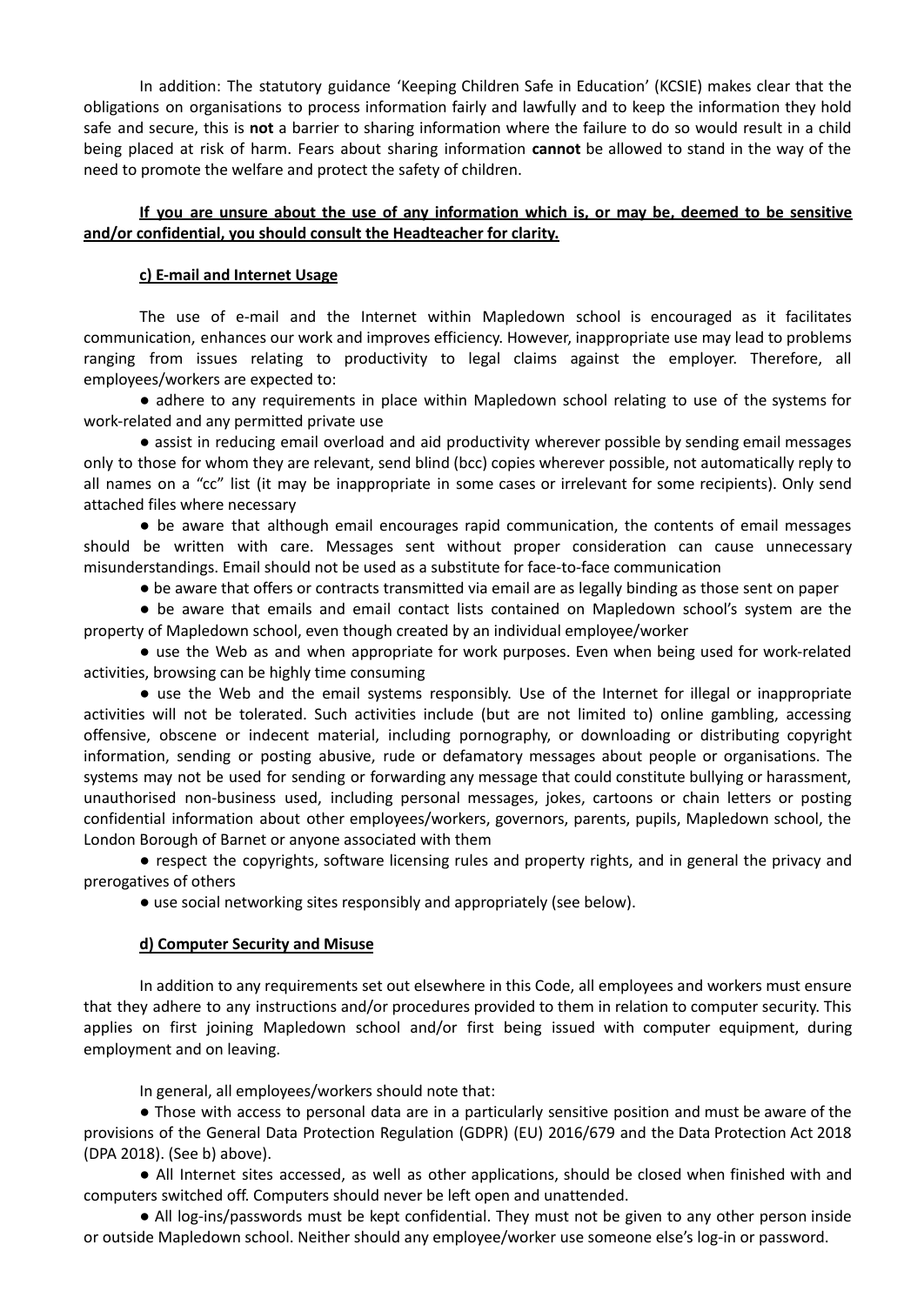● No external software may be used without the prior permission of the Headteacher or person within Mapledown school responsible for computer security.

● All electronic data must be held in an encrypted manner.

Misuse of computers is a serious disciplinary offence. The following are examples of misuse:

- fraud and theft
- system sabotage
- introduction of viruses
- obtaining unauthorised access
- using the system for private work or unauthorised game playing

● breaches of the General Data Protection Regulation (GDPR) (EU) 2016/679 and/or the Data Protection Act 2018 (DPA 2018).

● sending abusive or defamatory messages or statements about people or organisations, or posting such messages or statements on any websites or via e-mail ● attempting to access prohibited sites on the internet

- hacking
- breach of Mapledown school's or London Borough of Barnet's security procedures.

The above list is not exhaustive. Depending on the circumstances, misuse of the computer system may be considered to be gross misconduct. Misuse amounting to criminal conduct may be reported to the police.

#### **e) Internet Social Networking Sites**

**Use of work-related social networking sites** is restricted to any arrangements, rules and/or protocol established by Mapledown school. You should first refer to your Line Manager or to the Headteacher if you are unclear about the use of these sites.

Work-related social networking sites must not at any time be used for personal communications.

**When using a social networking site, either for work-related purposes or outside of working time for personal use, you must**:

● make sure that you understand your online privacy settings and use them responsibly and appropriately

● not divulge any confidential information about, or belonging to, Mapledown school, London Borough of Barnet, governors, employees/workers or pupils associated with them and/or personal data/information which could be in breach of the Data Protection Act and/or General Data Protection Regulation UK

- not disclose any information which is not yet in the public arena
- not post any illegal material, e.g. images of child abuse or material which incites racial hatred

● not make any offensive, defamatory, discriminatory or other inappropriate comments about Mapledown school, London Borough of Barnet, governors, employees/workers or pupils

● not claim to be representing Mapledown school or the London Borough of Barnet when using social networking sites in a personal capacity (note that stating you are employed by Mapledown school does infer 'representation'). You must make it clear when posting information or comments that any personal views expressed do not represent the views of Mapledown school or the Council. (Use a disclaimer such as "The views expressed here are my own and do not represent the views of Mapledown school."

● not misrepresent Mapledown school or the London Borough of Barnet by posting false or inaccurate statements about their work

● not link your own blogs/personal web pages to Mapledown school's or London Borough of Barnet's website

● not use Mapledown school's or the London Borough of Barnet's logo on any personal page, or without the specific consent of your Line Manager or the Headteacher for work-related purposes

● not publish any material or comment that could undermine public confidence in you as an employee/worker in a position of trust.

The above list is not exhaustive.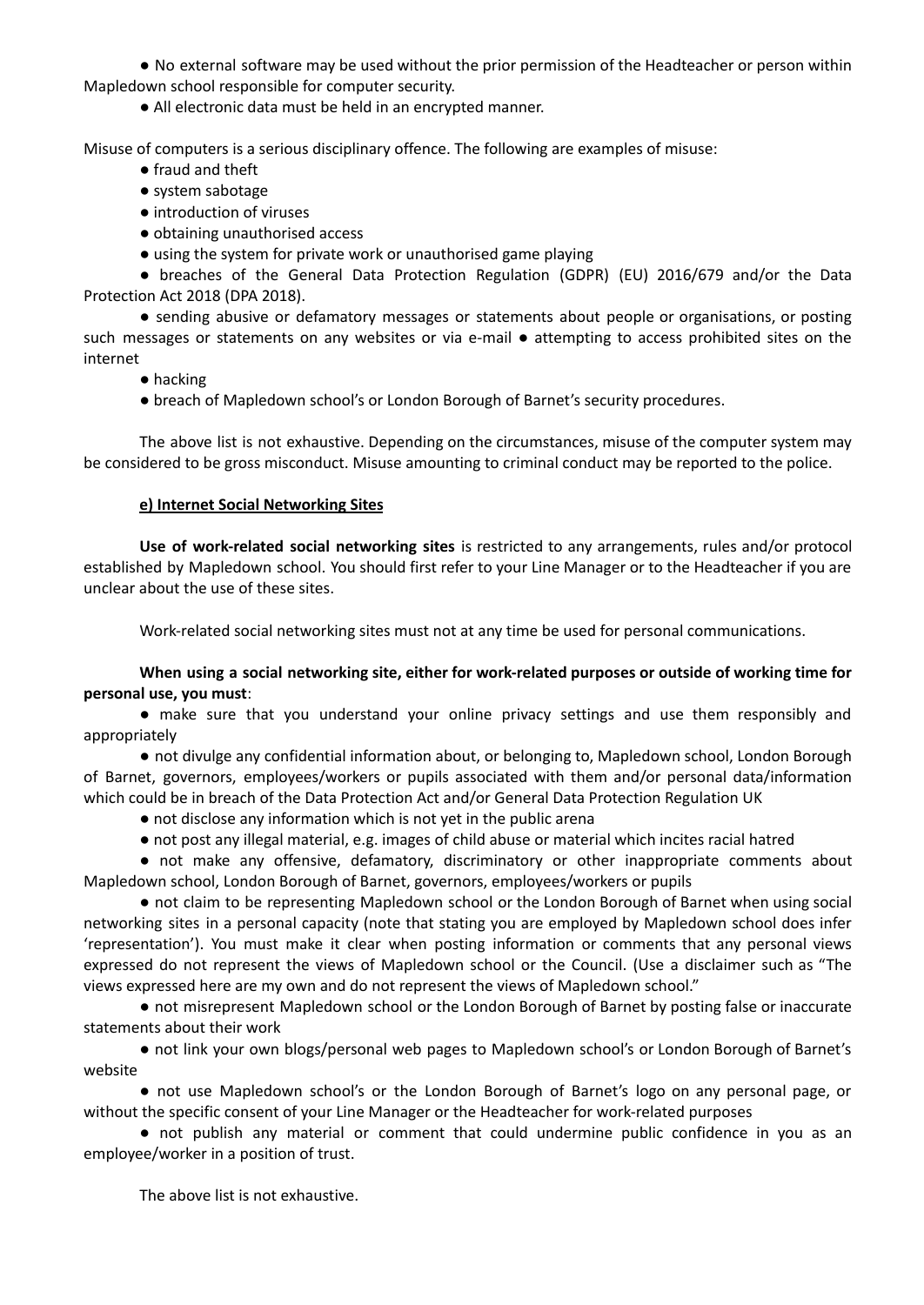# **11. SCHOOL POLICIES AND PROCEDURES**

All employees and workers, as appropriate, must comply with Mapledown school's policies and procedures in the areas set out below, as appropriate.

It should be noted that those policies and procedures below marked\*\* are required by education legislation, other legislation which particularly impacts on schools, other statutory documents or documents referenced in statutory guidance and apply to maintained schools, PRUs, Academies, Free Schools, Colleges and/or other Independent Schools as indicated at the following link on the gov.uk website:

<https://www.gov.uk/government/publications/statutory-policies-for-schools-and-academy-trusts>

o Admissions Arrangements\*\*

o Alcohol and Substance Misuse

o Anti-Bullying o Register of Pupils' Admission to School\*\*

o Register of Pupils' Attendance\*\*

o Statement of Procedures for Dealing with Allegations of Abuse against Teachers and Other Staff\*\*

o Teacher Appraisal\*\*

o School Behaviour and Behaviour Principles Written Statement\*\*

o Dealing with Bullying and Harassment in the Workplace o Register of Business Interests of

Headteachers and Governors\*\*

o Staff Capability\*\*

o Central Record of Recruitment and Vetting Checks\*\*

o Charging and Remissions\*\*

o Child Protection Policy and Procedures\*\*

o Code of Conduct for Employees and Workers

o Collective Worship

o Complaints Procedure Statement\*\*

o Contact and Conduct with Pupils

o Curriculum

o Data Protection\*\*

o Staff Discipline\*\*

o Equality Information and Objectives (public sector equality duty) statement for publication\*\*

o Equal Opportunities

o Flexible Working

o Freedom of Information\*\*

o Governors' Allowances (schemes for paying)\*\*

o Staff Grievances\*\*

o Health and Safety\*\*

o Home School Agreement Document\*\*

o Staff Induction/Probationary Periods

o School Information Published on a website\*\*

o Instrument of Government\*\*

o Supporting Pupils with Medical Conditions\*\*

o Minutes of, and papers considered at, meetings of the Governing Body and its Committees\*\*

o No Smoking

o Teachers' Pay\*\*

Premises Management Documents\*\*

o Race Equality

o Use of school/PRU Resources and Equipment/Use of Internet Social Networking Sites

o Sex Education\*\*

o Sickness Absence Reporting

o Special Educational Needs\*\*

o Special Leave o Informal Support and Review Arrangements for Support Staff

o Whistleblowing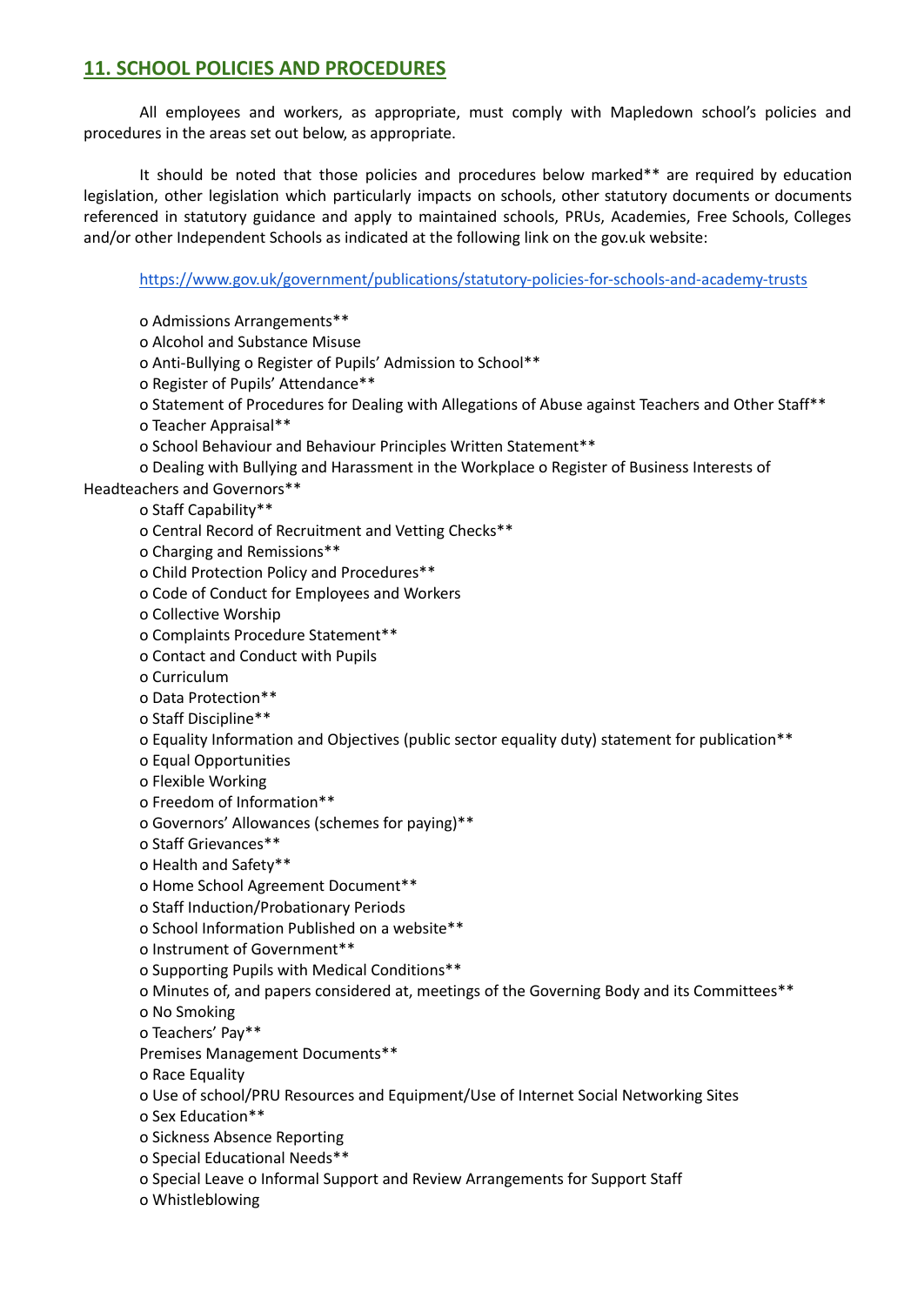If you do not know where to locate the relevant policies and procedures, or if you are unclear about them and how they relate to you, you should consult your Line Manager or the Headteacher.

In addition, **teachers** are expected to uphold and adhere to the standards of 'Personal and Professional Conduct' as set out in part Two of the 'Teachers' Standards' as published by the Department for Education.

Full details of the 'Teachers' Standards' are available from the Department for Education's website: <https://www.gov.uk/government/publications/teachers-standards>

# **12. KEEPING WITHIN THE LAW**

Employees and workers are expected to operate within the law. Unlawful or criminal behaviour, at work, or outside work, may lead to disciplinary action, including dismissal, being taken against employees. You must ensure that you:

● uphold the law at work

● never commit a crime away from work which could damage public confidence in you or Mapledown school, or which makes you unsuitable for the work you do. This includes, for example:

- submitting false or fraudulent claims to the London Borough of Barnet or other Council's or public bodies (for example, income support, housing or other benefit claims)

- breaching copyright on computer software or published documents

- sexual offences, violence or any other form of abuse which will render you unfit to work with children or vulnerable adults

- crimes of dishonesty which render you unfit to hold a position of trust.

● write and tell the Headteacher (Chair of Governors if you are the Headteacher) immediately if you are being investigated for, are charged with, convicted of, or cautioned for, any crime whilst you are employed at Mapledown school. This includes outside of your working hours. (You do not need to inform the Headteacher/Chair of Governors of offences that do not involve the police such as a parking or speeding fine). The Headteacher and/or Governors would then need to consider whether any investigations, charges or convictions damage public confidence in Mapledown school or makes you unsuitable to carry out your duties.

# **13. DISQUALIFICATION UNDER THE CHILDCARE ACT 2006**

The criteria for disqualification under **the Childcare Act 2006** and 2018 Regulations, as applicable to non-domestic settings such as schools, include:

● inclusion on the Disclosure and Barring Service (DBS) Children's Barred List;

● being found to have committed certain violent and sexual criminal offences against children and

adults which are referred to in Regulation 4 and Schedules 2 and 3 of the 2018 Regulations (note that regulation 4 also refers to offences that are listed in other pieces of legislation);

● certain orders made in relation to the care of children which are referred to in regulation 4 and listed at Schedule 1 of the 2018 Regulations;

● refusal or cancellation of registration relating to childcare(\*), or children's homes, or being prohibited from private fostering(#) as specified in Schedule 1 of the 2018 Regulations;

● being found to have committed an offence overseas which would constitute an offence regarding disqualification under the 2018 Regulations if it had been done in any part of the United Kingdom.

(\*) Except if the refusal or cancellation of registration is in respect of registration with a child minder agency or the sole reason for refusal or cancellation is failure to pay a prescribed fee under the 2006 Act *(Regulation 4(1) of the 2018 Regulations).*

*#) Pursuant to legislation references in paragraph 17 of Schedule 1 to the 2018 Regulations.*

In these circumstances, if you are, or think you may be, in a relevant role, and any of the above criteria apply to you, you must tell the Headteacher (Chair of Governors if you are the Headteacher) immediately.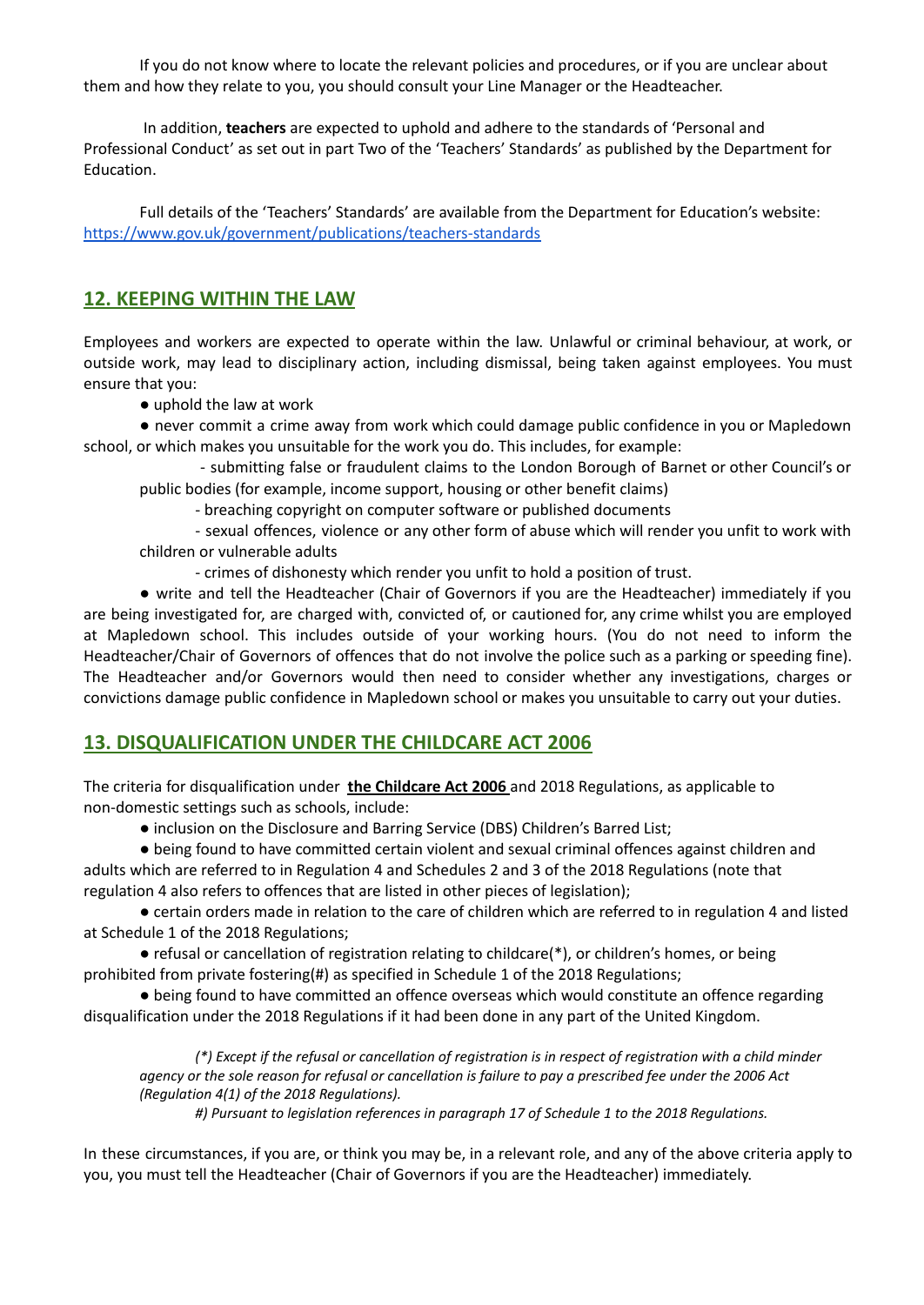## **14. 'WHISTLEBLOWING' (THE REPORTING OF MALPRACTICE AND IMPROPER CONDUCT)**

Most problems and concerns within the workplace can be fairly easily resolved, often informally. Sometimes it is necessary to use a more formal route, such as Mapledown school's Grievance Procedure.

Very occasionally, however, more serious issues may arise involving, for example, unlawful conduct, financial malpractice, corruption, serious health and safety issues, damage to the environment, safeguarding or child protection matters or other actions, which are not in the best interests of Mapledown school, its pupils or the public.

Employees or workers bringing information about wrongdoing to the attention of their employers or a relevant organisation are protected in certain circumstances under the Public Interest Disclosure Act 1998 (PIDA). This is commonly known as 'blowing the whistle'. The law that protects whistleblowers is for the public interest – so people can speak out if they find malpractice in an organisation. Blowing the whistle is more formally known as 'making a disclosure in the public interest'. For a Disclosure to be protected by the provisions of the PIDA 1998, as amended, and also including provisions implemented under the Enterprise and Regulatory Reform Act 2013, it must relate to matters that 'qualify' for protection.

The Governors are committed to developing and maintaining the highest possible standards of behaviour and a culture encouraging openness, probity and accountability of all employees and workers. Mapledown school's 'Whistleblowing Policy' is a framework that is in place to enable and encourage any employee or worker to raise and report, or 'disclose', genuine concerns regarding any relevant aspect of Mapledown school's work. The Policy aims to reassure you that you will be protected from possible reprisals or detriment if you have a reasonable belief that any disclosure you make is true.

'Qualifying Disclosures', or the reporting of serious concerns that afford an employee/worker protection in law, are disclosures of information where the employee/worker reasonably believes that one or more of the following is either happening, has taken place, or is likely to happen in the future and that disclosure is in the public interest:

- The unauthorised use, or misuse, of public funds
- A failure to comply with a legal obligation
- Conduct which is an offence or breach of the law
- Possible fraud and corruption (e.g. financial fraud or mismanagement, public examination fraud)
- Possible acts of bribery

● Serious Health and Safety risks, including risks to pupils and the public, as well as other employees/workers

- Damage to the environment
- Safeguarding or Child Protection matters
- Any conduct which may damage Mapledown school's reputation
- Miscarriages of justice
- Other unethical conduct
- Deliberate concealment of information relating to any of the above.

This list is not necessarily exhaustive. (See also below).

The wrong doing, or malpractice, being disclosed must be **'in the public interest'.** There is no specific definition of what is meant by 'in the public interest'. However, the matter cannot relate solely to the individual who is raising it. It must adversely affect, or threaten, others. This could mean pupils, parents or the public in general, for example. It could also be interpreted as including other employees/workers depending on all the factors involved. This may be the case only if a significant number are affected and will depend also upon the nature of the interests affected, the nature of the wrongdoing disclosed, even the identity of the alleged wrongdoer may be relevant - the more prominent s/he is, the more likely it is that the disclosure will be in the public interest. All the circumstances of the case would need to be considered to decide if the matter is in the public interest generally.

However, **a Disclosure may not be made for purely private matters, such as a problem with the individual's own employment terms or contract**, or the general behavior of another employee (i.e. behaviour that does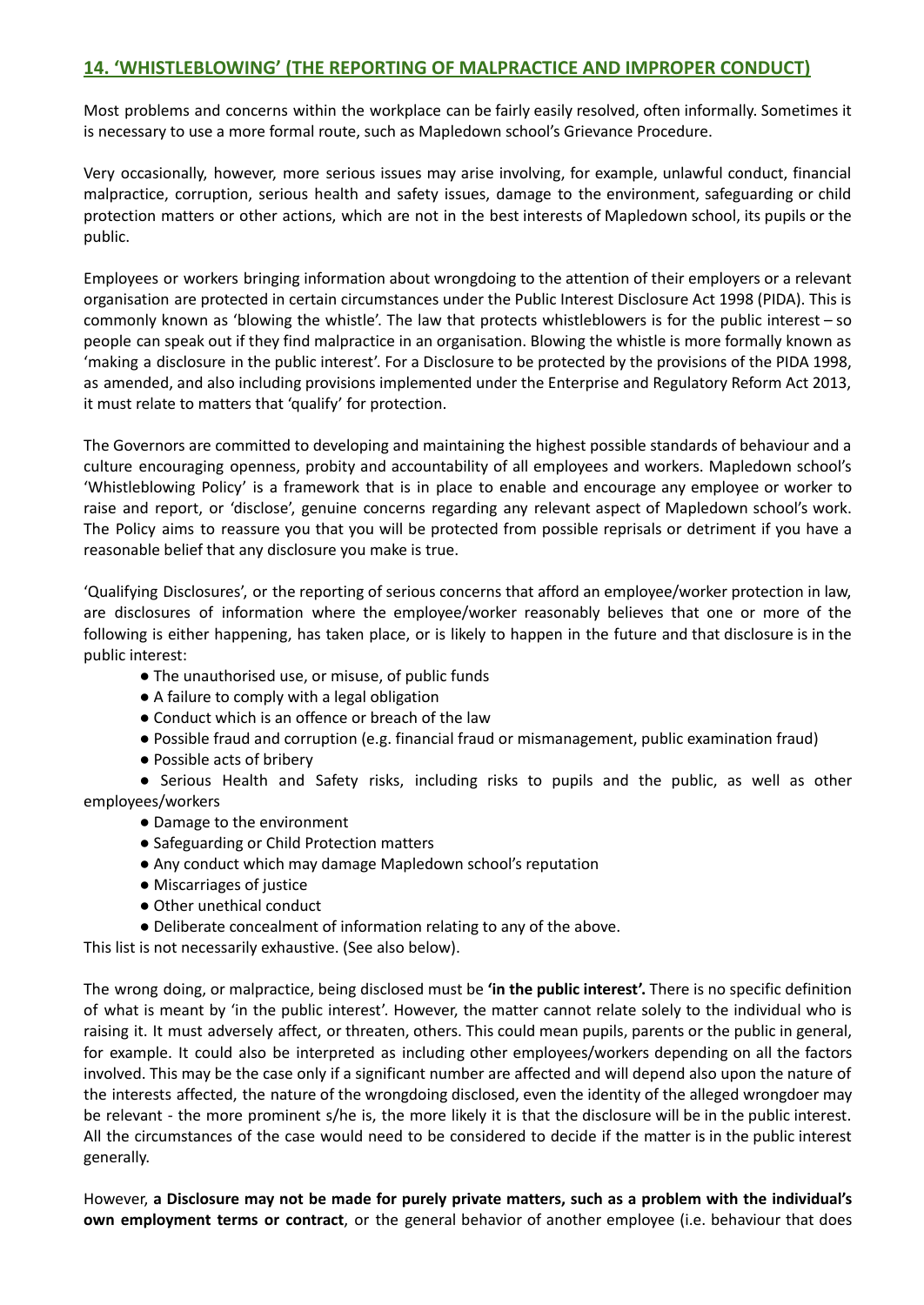not fall within the types of malpractice listed above). An employee making a complaint of this nature should normally refer the matter to his/her Line Manager or a more senior Manager, as appropriate. Otherwise, if necessary, the matter can be pursued through the Grievance Procedure, or any other relevant Procedure in place for the particular purpose.

The Whistleblowing Policy sets out how you should raise a relevant concern at an early stage and in the right way. Provided that you are raising what you reasonably believe to be a genuine concern under the Policy, in the public interest, you will be protected from possible reprisal or victimisation. In these circumstances, it does not matter if you are mistaken, no action will be taken against you. Of course, we do not extend this assurance to someone who maliciously raises a matter they know is untrue. If you make an allegation frivolously, maliciously or for personal gain, disciplinary action may be taken against you. However, by reporting or raising a genuine concern you will be doing your duty to your employer and those for whom you are providing a service.

The Whistleblowing Policy is available on Mapledown School's shared drive.

#### **PRIOR to raising a concern under the Whistleblowing Policy, please note:**

1. Mapledown school's Whistleblowing Policy, to which you should refer if you have a relevant concern, sets out separately:

● The action you should take **if you have a concern about the behaviour of another employee/worker in relation to a child protection matter**

#### **OR OTHERWISE**

● The action you should take **if you have a concern that is NOT about the behaviour of another employee/worker in relation to a child protection matter.**

2. **If you are a member of a Professional Association or Trade Union**, it may have in place a Code, or rules, which set out how members should behave in relation to raising concerns involving colleagues and/or in relation to dealings with colleagues in general. You are advised, in these circumstances, to familarise yourself with any such Code or rules, or contact your Professional Association or Trade Union for further advice. In any event, you may wish to consult your Professional Association/Trade Union for advice and support prior to raising a concern.

## **15. DISCIPLINARY ACTION**

Failure to meet the standards and requirements set out in this Code of Conduct and any other related policies and procedures may result in disciplinary action being taken against you. Misconduct may result in dismissal, including summary dismissal (or immediate termination of engagement for volunteers and others not employed by Mapledown school) for any act constituting gross misconduct. Acts that may constitute 'misconduct' and 'gross misconduct' are attached as Appendices to this Code at Appendix 1 and Appendix 2 respectively.

## **If there is anything in this Code that you do not understand, you should speak to the Headteacher.**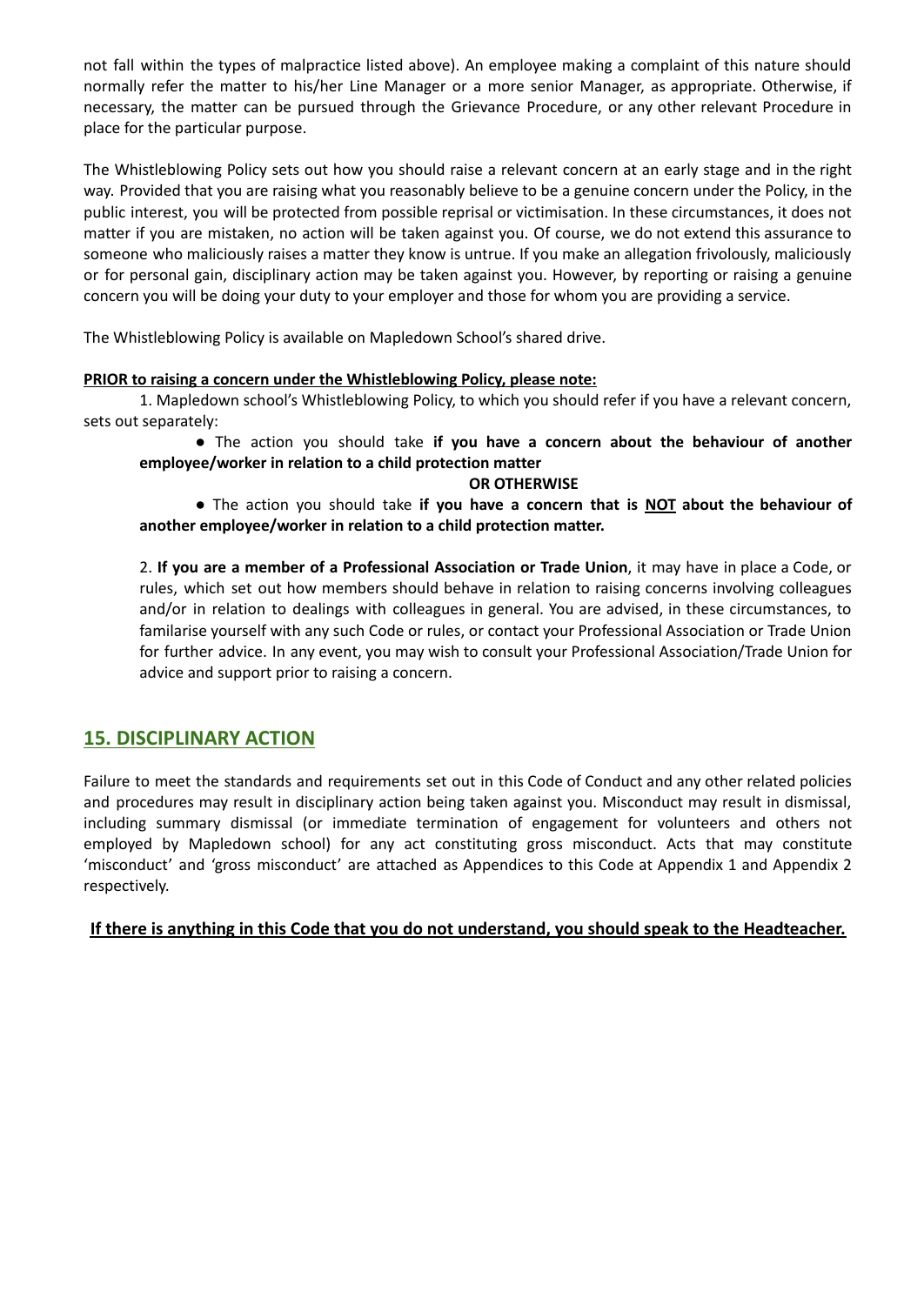**APPENDIX 1**

## **MISCONDUCT**

Misconduct includes, but is not limited to, the following:

- failure to conform to agreed working practices, where these are reasonably and properly required
- refusal or failure to carry out a reasonable instruction
- failure to complete contractual hours
- failure to observe policies and procedures, including, for example:
	- o the correct recording of working time and attendance,
	- o the reporting of sickness, and
	- o requirements relating to time off work or release from duties (e.g. annual leave or domestic

emergency)

- o Mapledown school's Code of Conduct.
- persistent lateness
- unaccountable absences from the workplace or area
- failure to comply with appearance and dress codes or requirements
- failing to take reasonable care of school property
- using school equipment, transport or other resources for private purposes without authorisation, or misuse of such property whether inside or outside of the workplace or working hours
	- disclosing confidential information without authorisation
	- failure to comply with Mapledown school's 'No Smoking' policy or requirements
	- failure to participate in or follow instructions during fire drills/practices
- any actions or inactions leading to a loss of trust and confidence, or which bring the London Borough of Barnet or Mapledown school into disrepute

#### **Note:**

1) The above list is neither exclusive nor exhaustive.

(2) If sufficiently serious, or if repeated, the above may, in some cases, constitute gross misconduct.